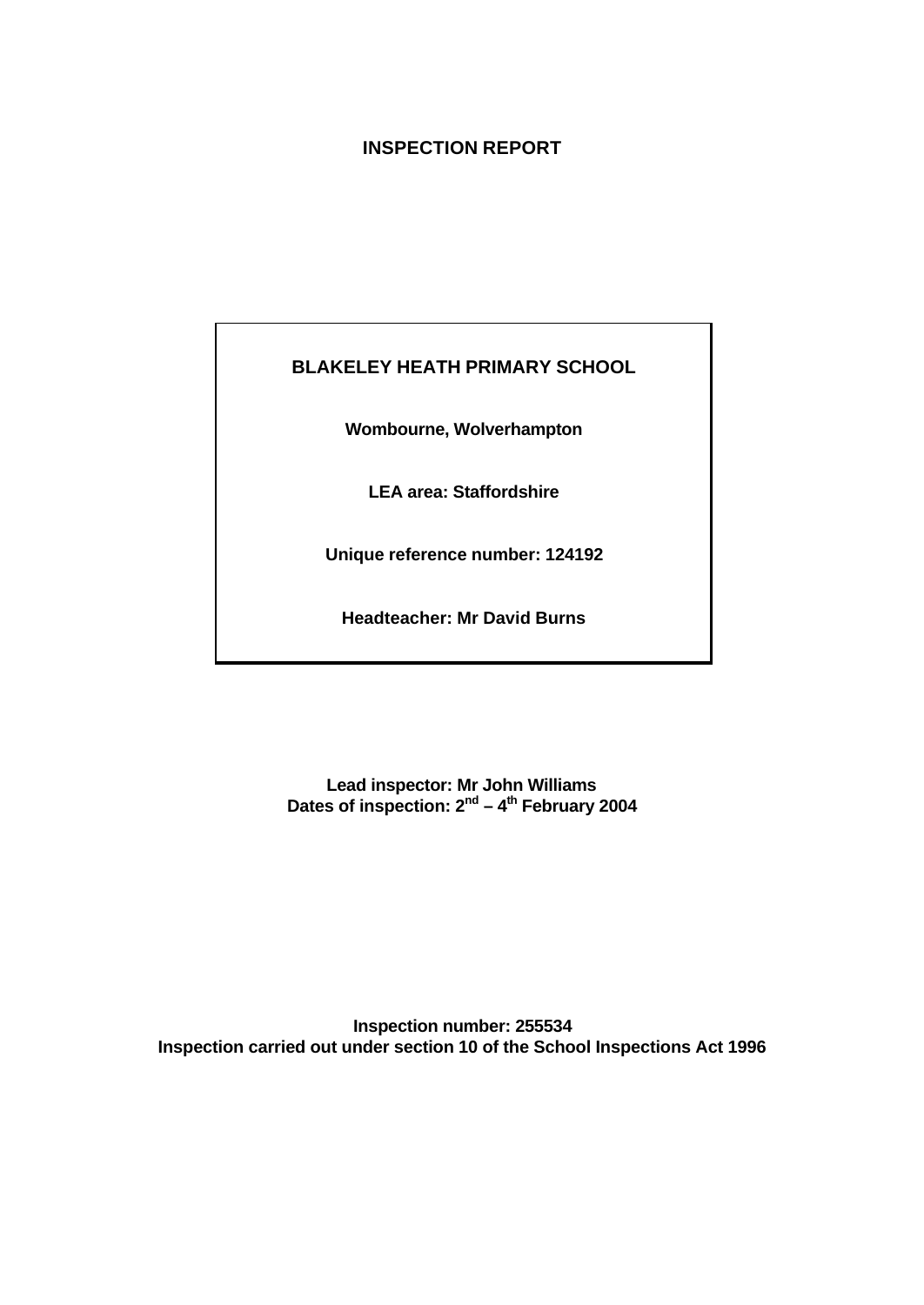## © Crown copyright 2004

This report may be reproduced in whole or in part for non-commercial educational purposes, provided that all extracts quoted are reproduced verbatim without adaptation and on condition that the source and date thereof are stated.

Further copies of this report are obtainable from the school. Under the School Inspections Act 1996, the school must provide a copy of this report and/or its summary free of charge to certain categories of people. A charge not exceeding the full cost of reproduction may be made for any other copies supplied.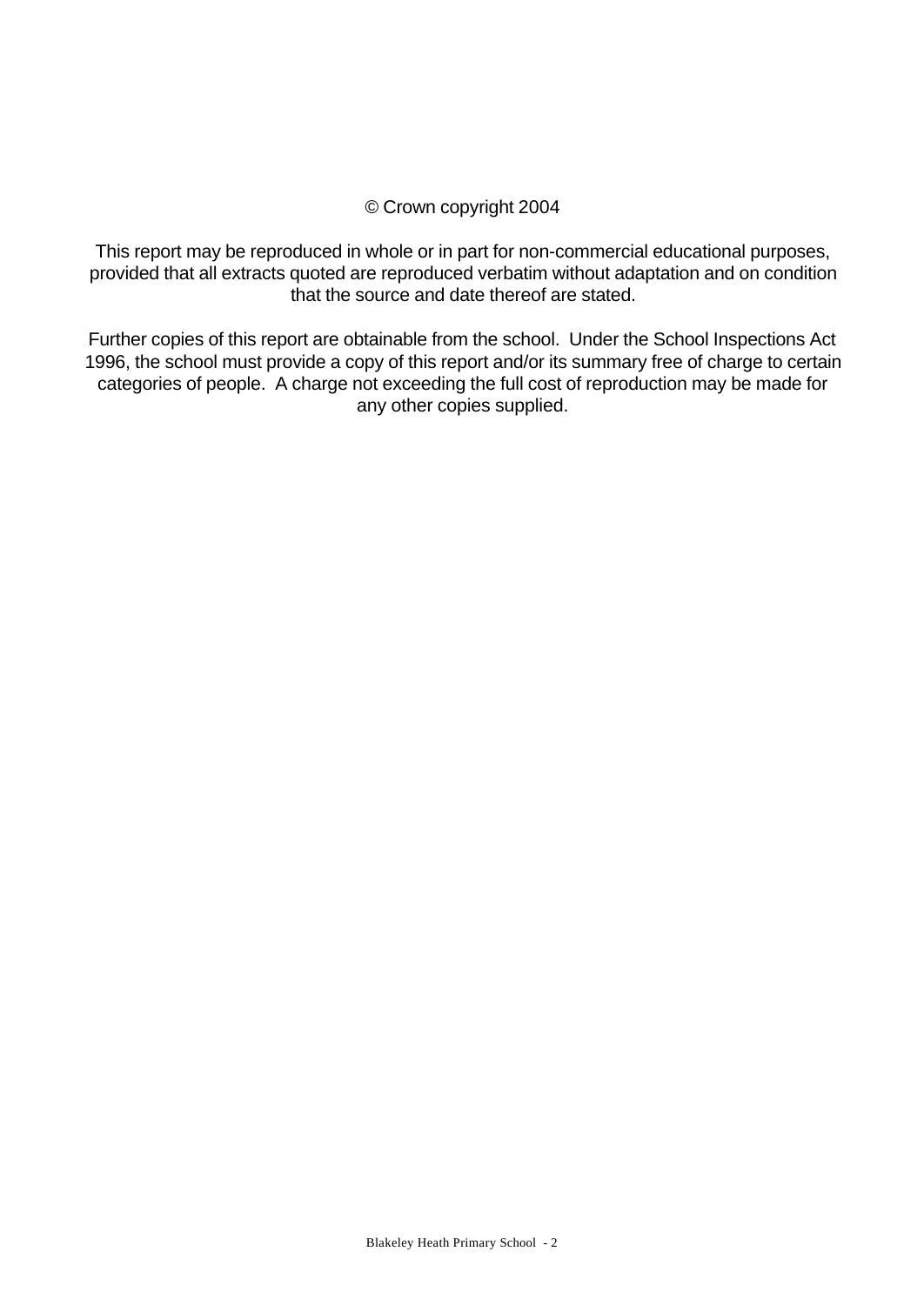## **INFORMATION ABOUT THE SCHOOL**

| Type of school:               | <b>Primary</b>             |
|-------------------------------|----------------------------|
| <b>School category:</b>       | <b>Community</b>           |
| Age range of pupils:          | $4 - 11$                   |
| <b>Gender of pupils:</b>      | <b>Mixed</b>               |
| Number on roll;               | 349                        |
| <b>School address:</b>        | <b>Sytch Lane</b>          |
|                               | Wombourne                  |
|                               | Wolverhampton              |
|                               | <b>South Staffordshire</b> |
| <b>Postcode:</b>              | <b>WV5 OJR</b>             |
| Telephone number:             | 01902893400                |
| Fax number:                   | 01902 326147               |
| <b>Appropriate authority:</b> | <b>Governing body</b>      |
| Name of chair of governors:   | <b>Mr L Cottis</b>         |
| Date of previous inspection:  | 16/03/1998                 |

## **CHARACTERISTICS OF THE SCHOOL**

Blakeley Heath Primary School is located on the edge of the large rural village of Wombourne, approximately six miles south of Wolverhampton. Currently there are 349 pupils on roll. This is about the same as at the time of the last inspection. A large number of pupils, about 40 per cent, come from outside the immediate area of the school. No pupil is at an early stage of learning English. Approximately six per cent of the pupils claim free school meals, which is below the national average. However, there is evidence to suggest that a number of pupils do not claim their entitlement. Sixty-one pupils, 18 per cent, are identified as having special educational needs. This is above the national average. Their needs range from specific learning difficulties, such as dyslexia, to physical problems. A large number of pupils have moderate learning difficulties. Four pupils, one per cent, have statements of special educational need, which is below average. Pupils enter the school with a broad range of attainment levels. These fluctuate from year group to year group.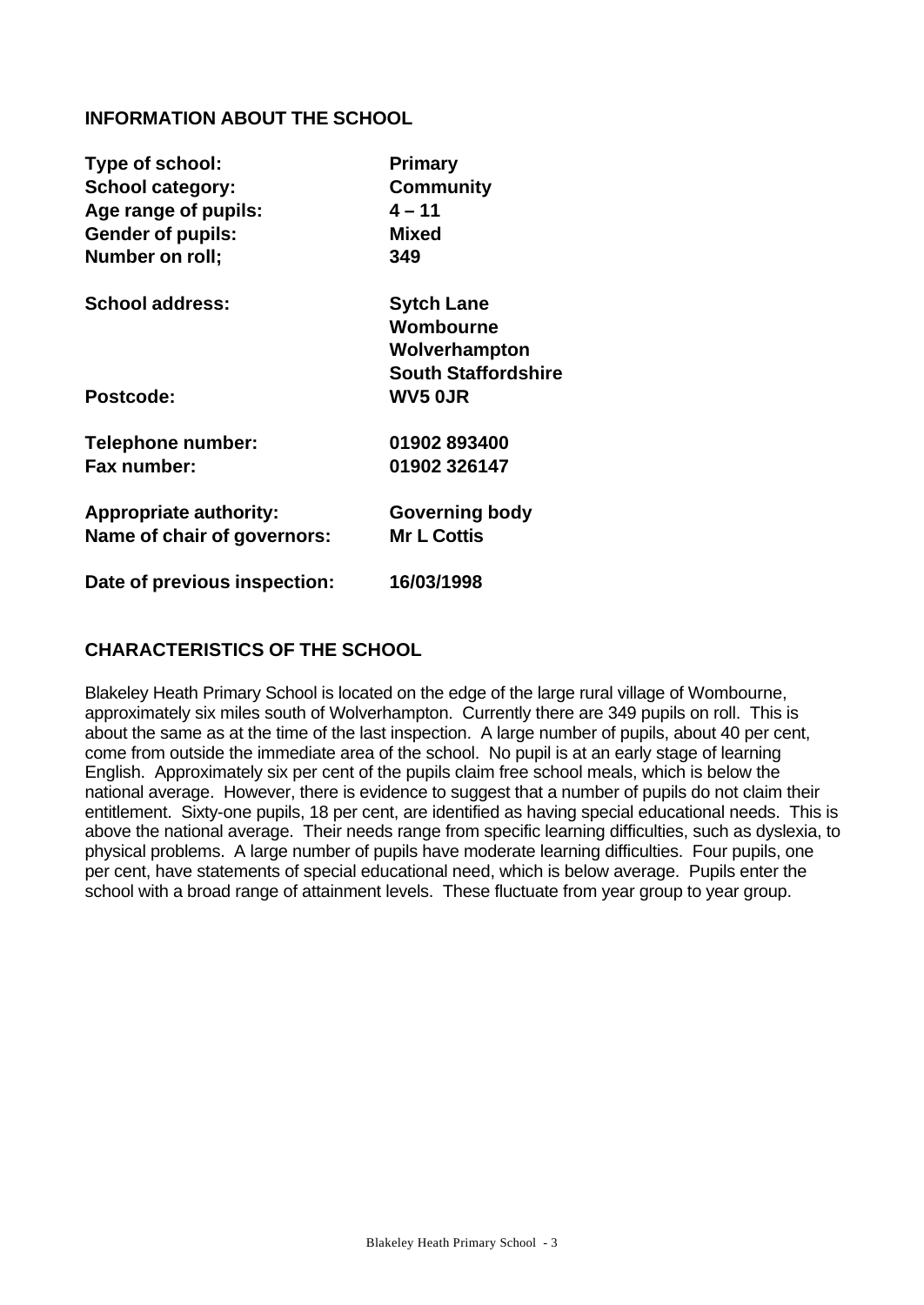## **INFORMATION ABOUT THE INSPECTION TEAM**

| <b>Members of the inspection team</b> |                          | <b>Subject responsibilities</b> |                                                                                                      |
|---------------------------------------|--------------------------|---------------------------------|------------------------------------------------------------------------------------------------------|
| 22516                                 | <b>John Williams</b>     | <b>Lead inspector</b>           | Science, physical education                                                                          |
| 13746                                 | <b>David Russell</b>     | Lay inspector                   |                                                                                                      |
| 23196                                 | <b>Sue Chesters</b>      | <b>Team inspector</b>           | <b>Foundation Stage, English as an</b><br>additional language, French,<br>music, religious education |
| 27725                                 | <b>Michael Theobalds</b> | <b>Team inspector</b>           | Special education needs, English,<br>geography, history                                              |
| 32227                                 | <b>Sally Howard</b>      |                                 | <b>Mathematics, design and</b><br>technology                                                         |
| 28009                                 | <b>Ruth Allen</b>        |                                 | Art and design, information and<br>communication technology                                          |

**The inspection contractor was:**

## **CHASE RUSSELL LIMITED**

**WINNINGTON HALL WINNINGTON NORTHWICH CHESHIRE CW8 4DU**

Any concerns or complaints about the inspection or the report should be made initially to the contractor. The procedures are set out in the leaflet *'Complaining about Ofsted Inspections'*, which is available from Ofsted Publications Centre (telephone 07002 637833) or Ofsted's website (www.oftsed.gov.uk).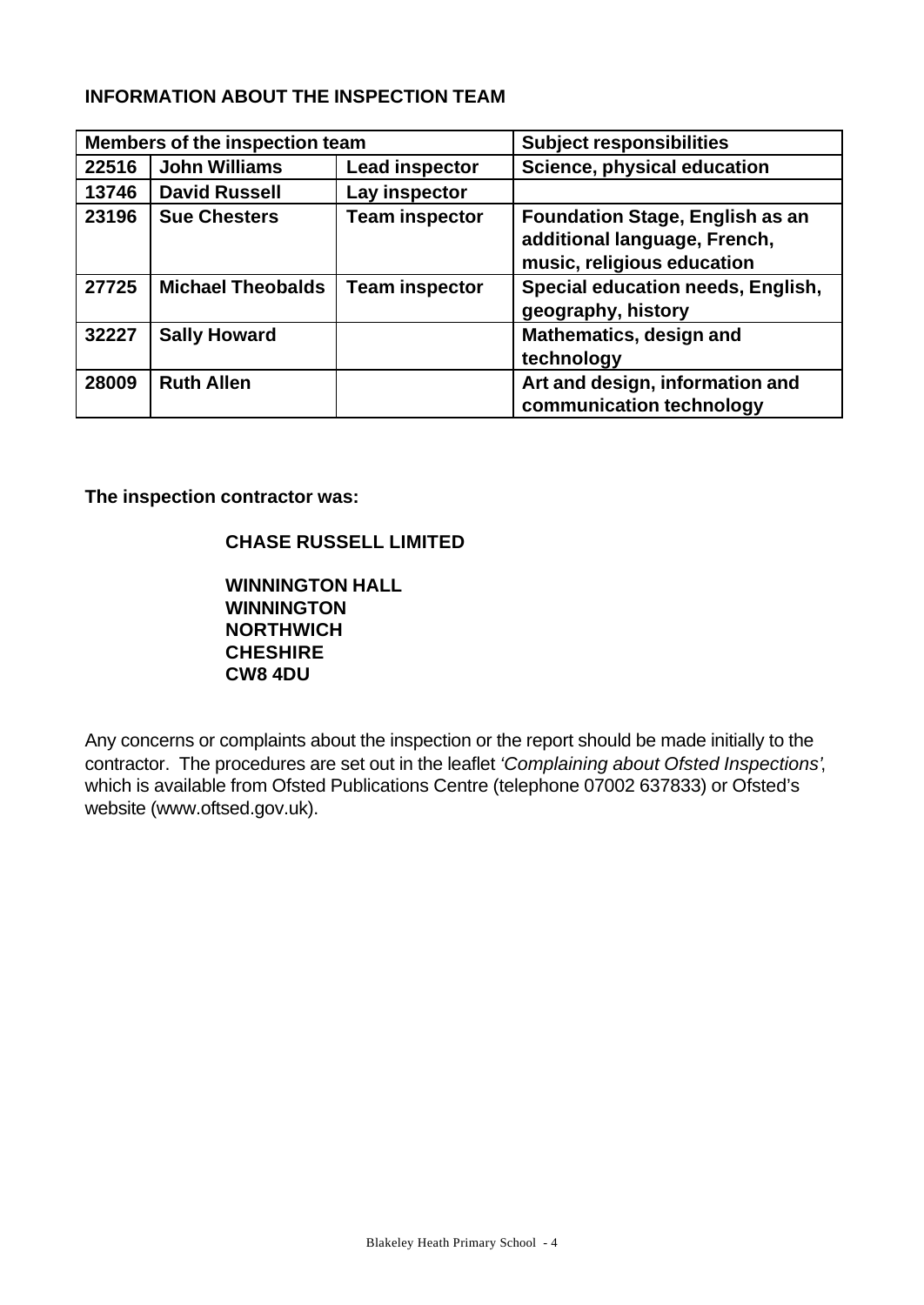## **REPORT CONTENTS**

|                                                                                                                                    | Page |
|------------------------------------------------------------------------------------------------------------------------------------|------|
| <b>PART A: SUMMARY OF THE REPORT</b>                                                                                               | 6    |
| <b>PART B: COMMENTARY ON THE MAIN INSPECTION FINDINGS</b>                                                                          |      |
| <b>STANDARDS ACHIEVED BY PUPILS</b>                                                                                                | 8    |
| Standards achieved in areas of learning, subjects and courses                                                                      |      |
| Pupils' attitudes, values and other personal qualities                                                                             |      |
| <b>QUALITY OF EDUCATION PROVIDED BY THE SCHOOL</b>                                                                                 | 11   |
| Teaching and learning<br>The curriculum<br>Care, guidance and support<br>Partnership with parents, other schools and the community |      |
| <b>LEADERSHIP AND MANAGEMENT</b>                                                                                                   | 15   |
| PART C: THE QUALITY OF EDUCATION IN AREAS OF LEARNING AND<br><b>SUBJECTS</b>                                                       | 17   |
| AREAS OF LEARNING IN THE FOUNDATION STAGE                                                                                          |      |
|                                                                                                                                    |      |

**SUBJECTS IN KEY STAGES 1 and 2**

## **PART D: SUMMARY OF THE MAIN INSPECTION JUDGEMENTS 28**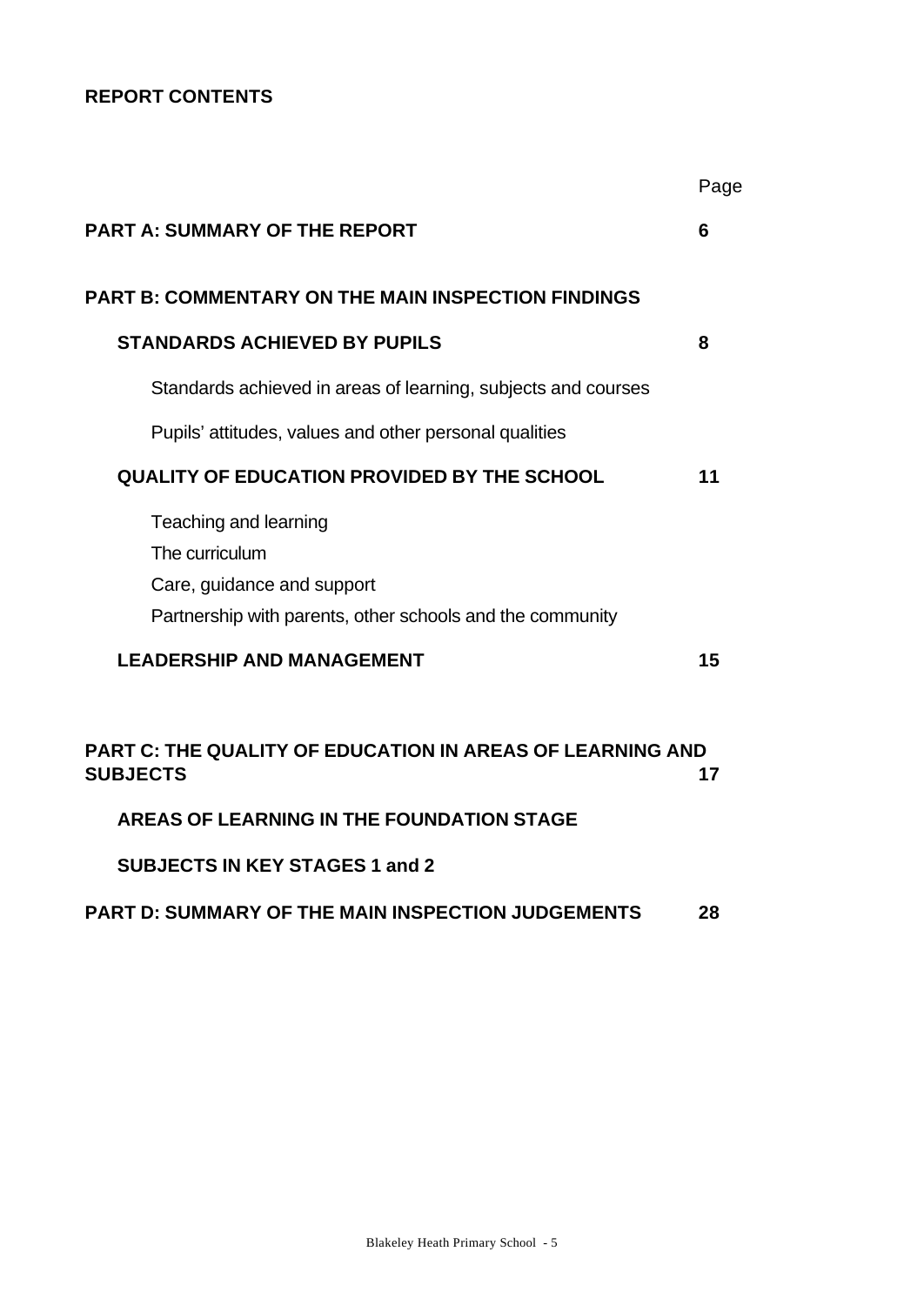# **PART A: SUMMARY OF THE REPORT**

## *OVERALL EVALUATION*

This is a **good, effective** school which gives good value for money. It is an improving school where standards are steadily rising. Leadership is very good and the quality of teaching and learning is good, enabling pupils to achieve well.

The school's main strengths and weaknesses are:

- The leadership of the headteacher and staff gives the school very good purpose and direction.
- Teaching and learning are good ensuring that pupils achieve at least average standards in all subjects.
- Relationships with parents are very strong.
- Systems of care and support are a significant strength of the work of the school.
- The curriculum is good and considerably enriched by the many out of school activities and increasing number of residential visits.
- Information from assessing pupils' work could be used more consistently and even better, to track their progress precisely and to set sharper improvement targets for them.

Overall there has been good improvement since the last inspection, particularly since the appointment of the current headteacher. There has been very good improvement in leadership. The outstandingly committed headteacher has worked tirelessly to ensure that the issues raised at the last inspection have been successfully addressed. He is fully supported by all staff and governors in his determination to ensure that all pupils receive the best possible education. Teaching has improved since the last inspection allowing pupils to achieve well. The Foundation Stage no longer raises concerns because provision is now good. Assessment procedures have improved although there is still work to do. Relationships with parents are now very good. Many improvements have been made to the school buildings and grounds to make it a more pleasant and stimulating place in which to work and learn.

| <b>Results in National</b><br>Curriculum tests at the end |      | similar schools |      |      |
|-----------------------------------------------------------|------|-----------------|------|------|
| of Year 6, compared with:                                 | 2001 | 2002            | 2003 | 2003 |
| English                                                   |      |                 |      |      |
| mathematics                                               |      |                 |      |      |
| science                                                   |      |                 | B    | B    |

#### *STANDARDS ACHIEVED*

*Key: A - well above average; B – above average; C – average; D – below average; E – well below average Similar schools are those whose pupils attained similarly at the end of Year 6.*

Achievement is **good** throughout the school. Children start school with a wide range of ability which overall is broadly average for their age. However, it does fluctuate from year group to year group. This year's intake began school with below average communication, language and literacy skills. Children achieve well in the Foundation Stage, so that the majority are likely to reach, and about one third may exceed, the goals set in all areas of learning by the end of reception. Pupils continue to achieve well in Years 1 and 2 and reach average standards in reading, writing, mathematics and science, by the end of Year 2. Pupils' good achievement continues through Years 3 – 6 and, by the end of Year 6, they achieve average standards in English and mathematics and above average standards in science. The table above shows that the results in national tests in English at the end of Year 6 have remained in line with the national average since 2002. Results in science have been above average over that time. This is the case when results are compared with all schools and with those in similar contexts. In mathematics, results dipped from average to well below average in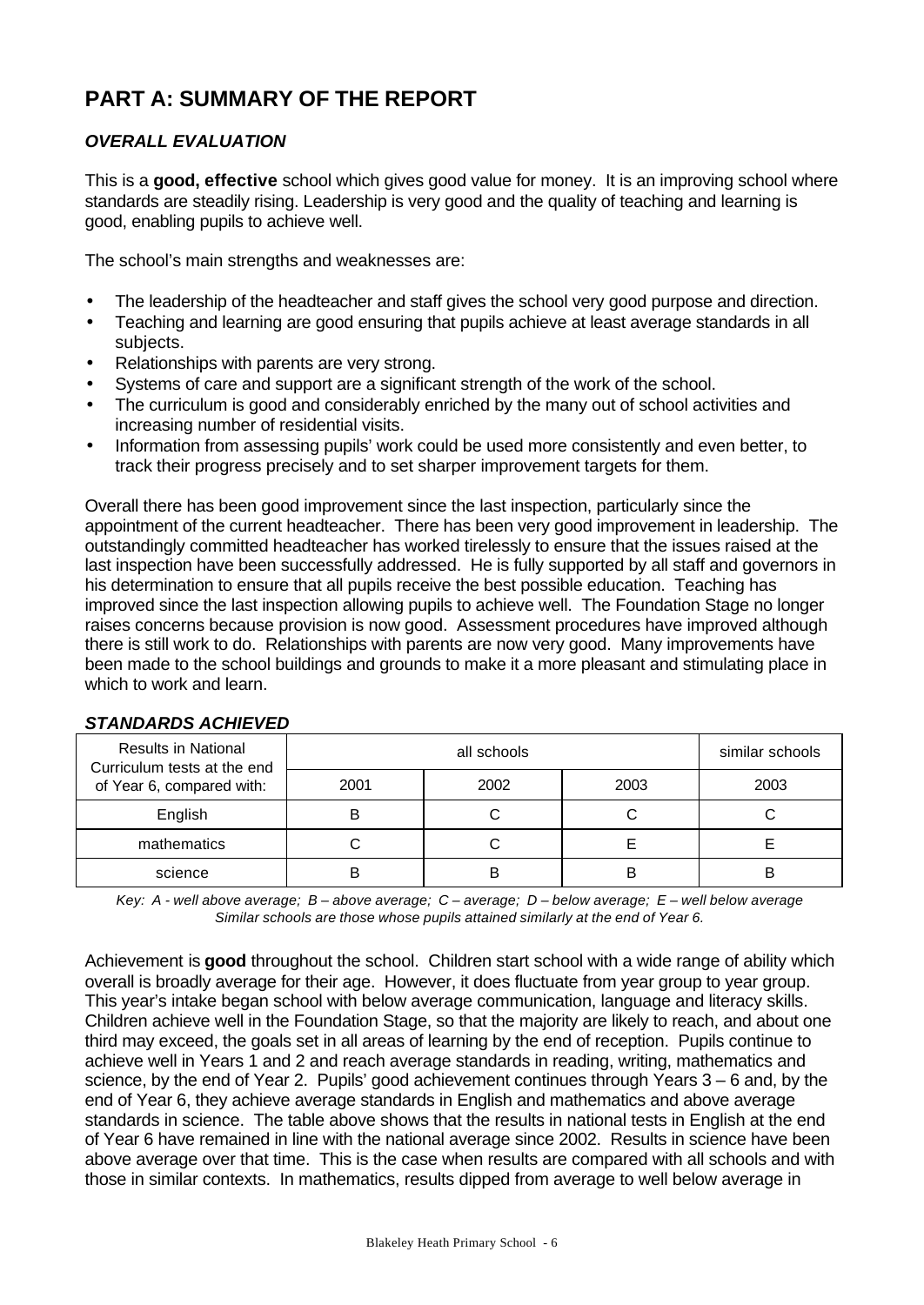2003. This was an anomaly. Previous years' results were average and standards in the current Year 6 are average.

Pupils' personal qualities, including their spiritual, moral, social and cultural development are **very good**. Pupils behave well in lessons and at play. They have good attitudes to school and show very good respect for other people's feelings and beliefs. Relationships are very good. Attendance is good.

#### *QUALITY OF EDUCATION*

The quality of education provided by the school is **good.**

The overall quality of teaching and learning throughout the school are **good.** Teachers encourage pupils to work hard and behave well. As a result, pupils learn well and standards are rising. Relationships are very good. All staff work successfully together and make a very strong team. All have high expectations of their pupils. Although there are many pockets of good assessment practice throughout the school, particularly in literacy and numeracy, there is not yet a consistent approach to tracking pupils' achievements and providing targets for improvement.

The school provides a good curriculum. Provision for personal, social and health education and citizenship is satisfactory. The curriculum is greatly enriched with visits and visitors to the school. A great strength of the school is the impact that the increasing number of residential visits, and activities outside of the school day, has on pupils' learning and on their social development. Pupils enjoy their work and make the most of their opportunities. The staff take very good care of the pupils and, as a result, pupils say that they feel safe and secure. Very good partnership with parents helps to ensure that there is a productive working atmosphere between home and school.

#### *LEADERSHIP AND MANAGEMENT*

Overall the governance, leadership and management of the school are **very good.** The school has a very good headteacher who is outstandingly committed to providing the best for the whole school community. He is very successfully supported by all staff and governors.

#### *PARENTS' AND PUPILS' VIEWS OF THE SCHOOL*

Parents speak very highly of the school. The overwhelming majority have positive views about the school and feel that it cares very well for their children. The children say that they are proud of the school and like coming to school very much. They are confident that the staff value them.

#### *IMPROVEMENTS NEEDED*

The most important thing the school should do to improve is:

• refine assessment procedures and implement a consistent system to give staff the means to track pupils' achievements and provide targets for improvement.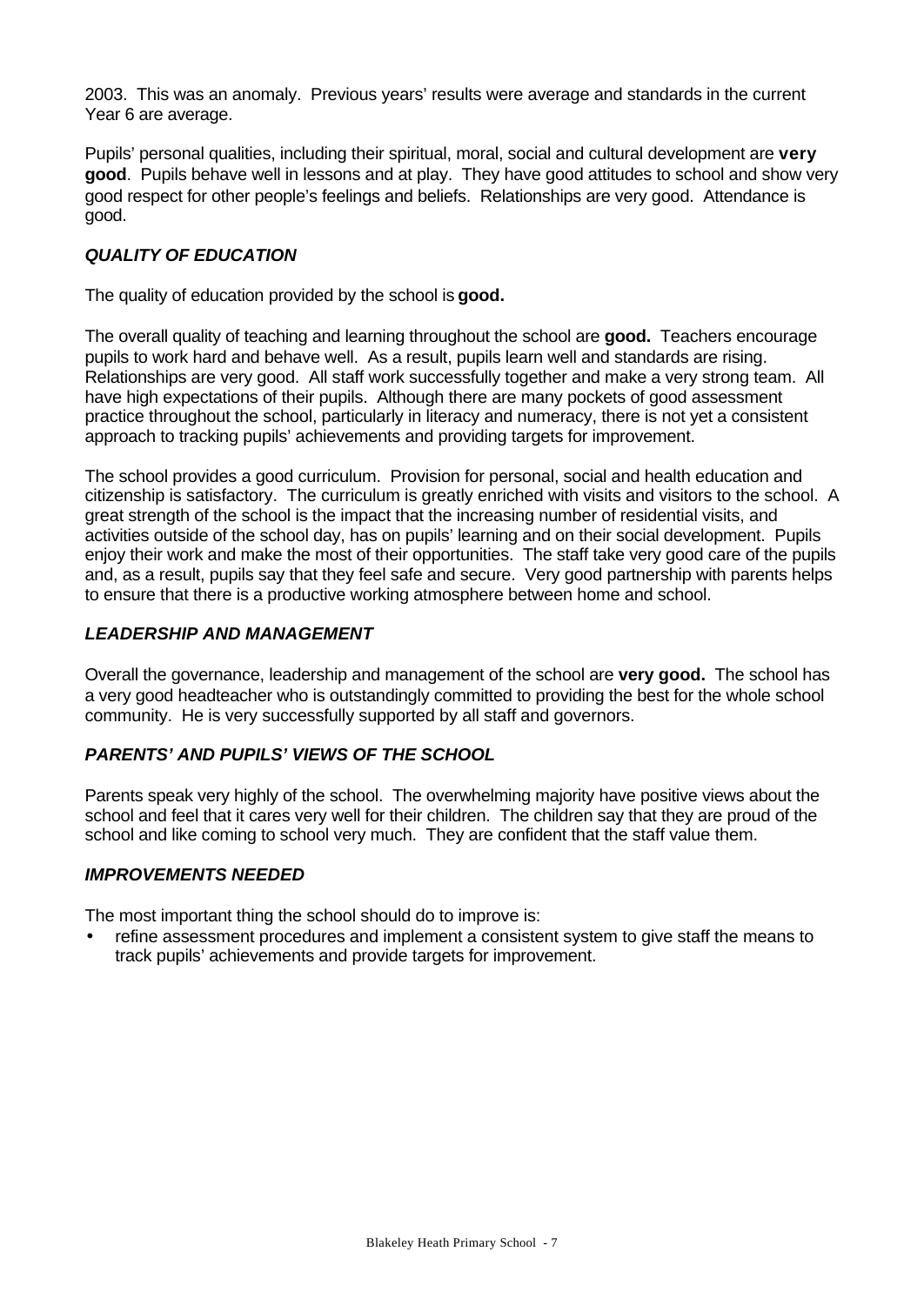# **PART B: COMMENTARY ON THE INSPECTION FINDINGS**

## **STANDARDS ACHIEVED BY PUPILS**

## **Standards achieved in areas of learning, subjects and courses**

Standards are **average** and pupils throughout the school achieve **well.**

#### *Main strengths and weaknesses*

- Standards in all subjects are at least average and beginning to rise steadily.
- Pupils, including those with special educational needs, achieve well.
- Standards in mathematics have fluctuated over the last four years.

#### *Commentary*

- 1. Standards, throughout the school are rising steadily. This is because
	- the quality of teaching has improved since the last inspection enabling pupils to achieve better than was previously the case
	- the curriculum is good
	- more emphasis is placed on practical and investigative learning particularly in mathematics and science.
- 2. Children's level of attainment as they start school varies year on year. At the time of the last inspection attainment on entry to the school was above average. In the past four years there has been a downward trend. Early assessments showed that this year's intake had close to average levels of attainment when they began school but many had poor communication skills. This has a negative impact on their learning in all other areas. They achieve well in the Foundation Stage however, and are on course to reach the goals set for each area of learning. About one third are likely to exceed the goals.
- 3. The 2003 results in national tests for six-year-olds were well below average in reading, writing and mathematics. They were well below average in writing and in the bottom five per cent in reading and mathematics when compared with schools in similar contexts. However, when they started school the majority of this year group had below level skills in language, literacy and mathematical development. There is also a high proportion of pupils identified as having special educational needs in this cohort. Current Year 2 standards are close to average in English and mathematics. The table below shows the results of the 2003 national tests and tasks for sixyear-olds.

| Standards in: | School results | National results |
|---------------|----------------|------------------|
| reading       | 14.2 (17.2)    | 15.7 (15.8)      |
| writing       | 13.5(15.5)     | 14.6 (14.4)      |
| mathematics   | 14.9 (18.2)    | 16.3 (16.5)      |

#### *Standards in national tests at the end of Year 2 – average point scores in 2003*

*There were 42 pupils in the year group. Figures in brackets are for the previous year*

4. The results in national tests in 2003 for Year 6 pupils were average in English, well below average in mathematics and above average in science. These results were the same when compared with similar schools. The school was very disappointed with the mathematics results and have analysed the reasons for this drop in standards. Results prior to this were average and are again average. The 2003 results were an anomaly. The main reason for the dip was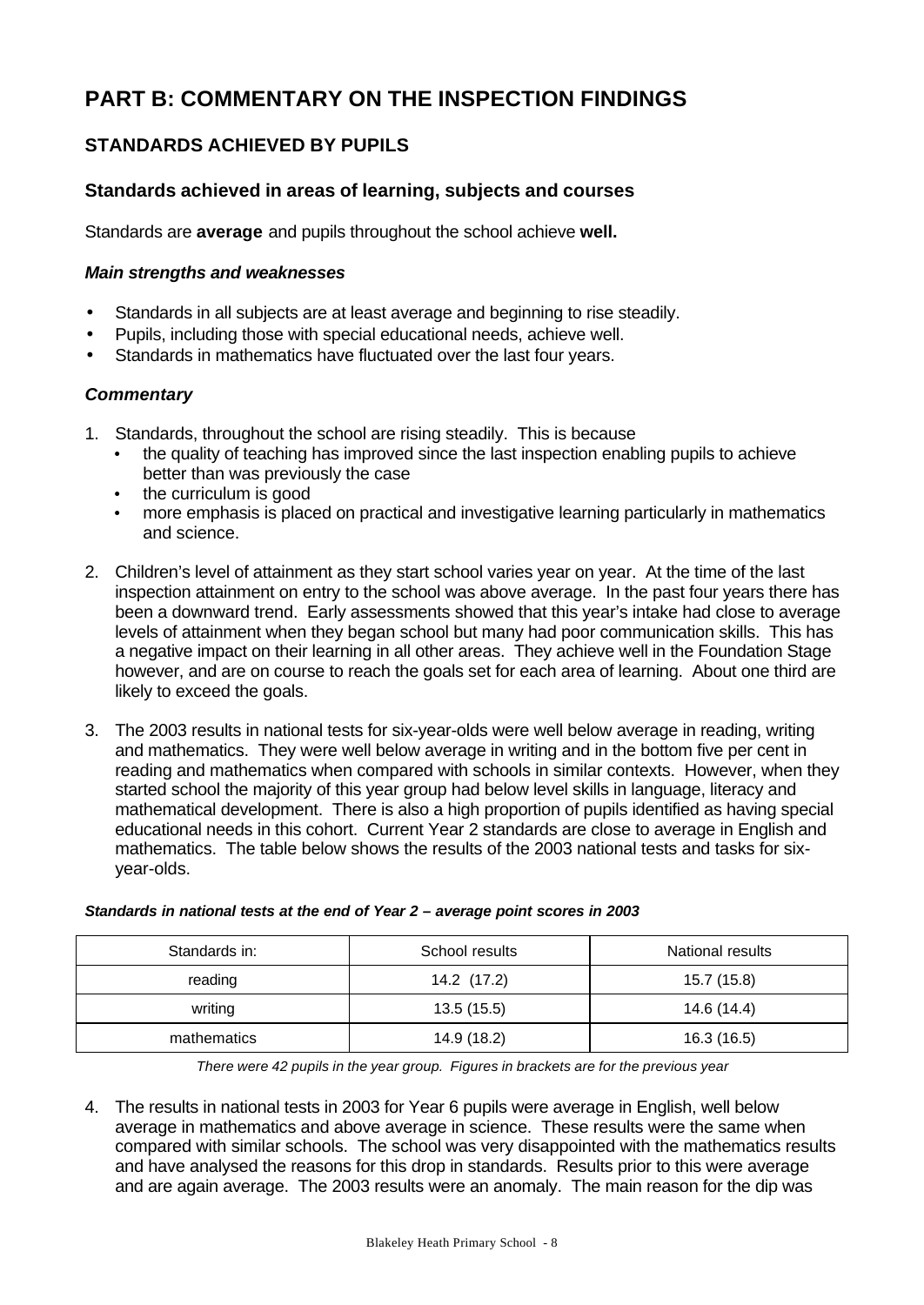that a significant number of pupils failed to achieve the expected level, level 4, by one or two points. Thus affecting the overall statistics. The table below shows the 2003 results.

| Standards in: | School results | National results |
|---------------|----------------|------------------|
| English       | 26.9 (26.6)    | 26.8 (27.0)      |
| mathematics   | 25.0(27.0)     | 26.8 (26.7)      |
| science       | 29.4 (29.7)    | 28.6 (28.3)      |

*Standards in national tests at the end of Year 6 – average point scores in 2003*

*There were 42 pupils in the year group. Figures in brackets are for the previous year*

- 5. Pupils, throughout the school, now achieve well. Consequently, standards are rising. The current Year 2 pupils are on course to reach above average standards in English and average standards in mathematics and science by the time they enter Year 3. It is likely that the current Year 6 pupils, will reach average standards in English, mathematics and science by the time that they leave the school. In some aspects of non-core subjects, such as singing in music standards are above average. In spiritual aspects of religious education standards exceed the expectations of the locally agreed syllabus. Pupils achieve successfully because of the
	- high expectations that all staff have that pupils will behave well and work hard
	- good quality teaching which results in good learning
	- very good leadership by the subject managers who identify the needs of pupils and manage improvement very well.
- 6. One of the strengths of the school is that it enables all groups of pupils to achieve well. It is firmly committed to its philosophy of including all pupils whatever their gender, ability or cultural background. Consequently, all pupils receive the support that they need to succeed. Pupils who have been identified as having special educational needs are very well supported in their learning by teachers and the high quality support staff. This enables them to achieve well alongside their peers.

## **Pupils' attitudes, values and other personal qualities**

Pupils' attitudes and behaviour towards learning are **good**. The development of pupil's spiritual, moral, social and cultural development is **very good**. Attendance levels are above the national average and are **good**. Punctuality is **good.**

#### *Main strengths and weaknesses*

- Pupils enjoy coming to school and arrive promptly.
- Teachers and support staff are very good role models and strongly influence pupils' personal development. Pupils respond to this in a positive manner.
- Whilst pupils show positive attitudes and behaviour during lessons, a minority of pupils do not fully respect all school rules.

#### *Commentary*

7. There is a noticeable keenness of pupils wanting to come to school. Upon arrival they quickly settle into a work routine. The level of pupils arriving late each day is incredibly low. The school's strong links with parents is a major contributory factor to the high level of attendance and promptness. It means the school do not have to unduly concern themselves in promoting good attendance when there is so much dedication from parents. Attendance is above the national average. Levels of unauthorised absence fall below the national average. Monitoring systems allow the school to report any trends of absence to the educational welfare officer who can readily identify signs of any associated welfare difficulties.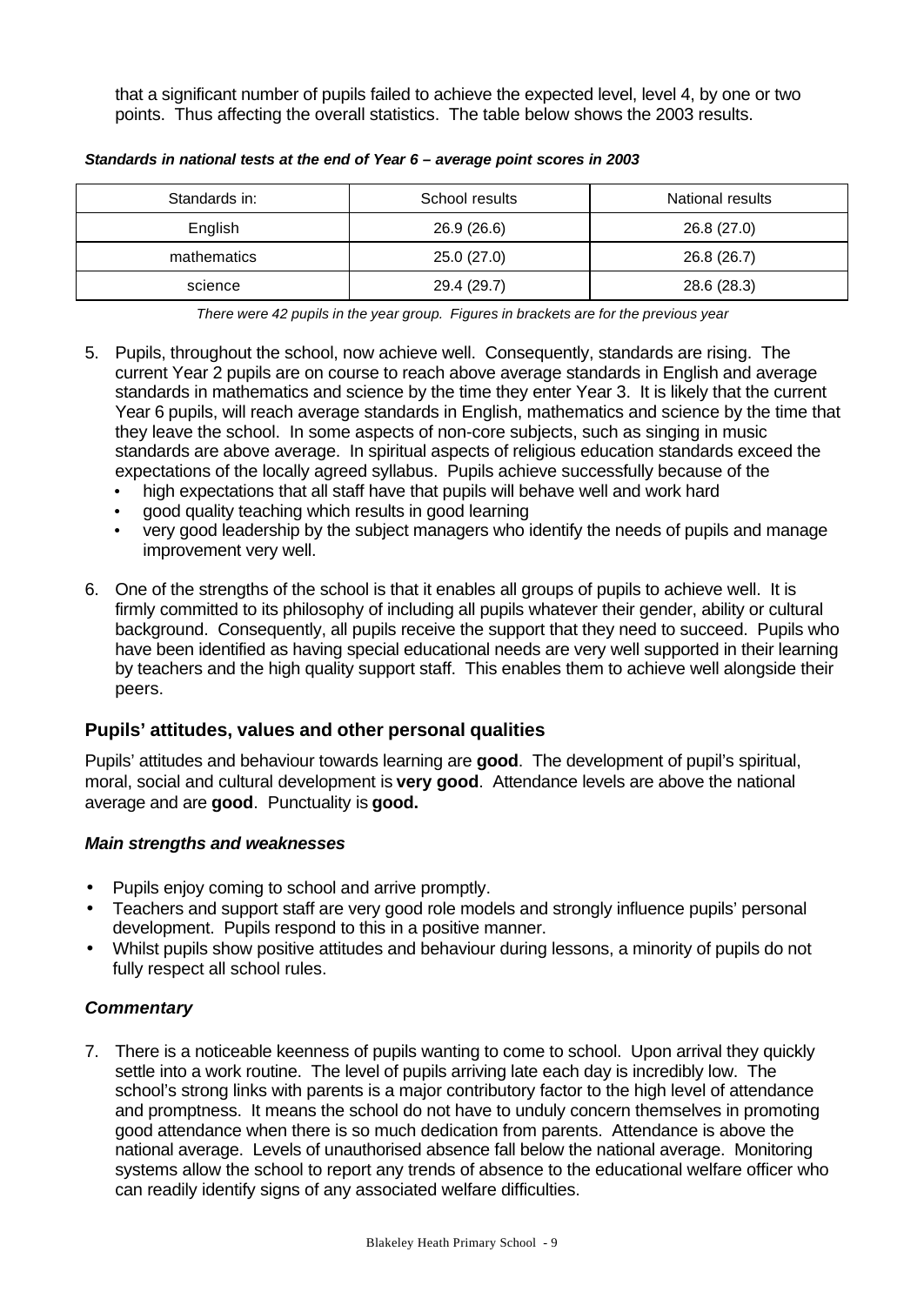- 8. Open and trusting relationships between teaching staff and pupils enable pupils to understand and respect people's feeling, values and beliefs. Teachers are good role models and allow pupils to identify and apply a firm set of principles to distinguish between right and wrong. This creates the right environment for pupils to develop social and moral skills at all times of the day. They are sensitive to each other's needs in lessons and work well together. The school is an orderly community and pupils are made to feel part of the learning process. Staff strive hard to implement an acceptable code of conduct and the strong ethos permeating throughout is a firm basis for progression. Assemblies successfully create the atmosphere to develop spiritual and cultural understanding.
- 9. Pupils behave well in lessons and show positive attitudes towards learning. No exclusions have been reported over the last few years. This is a true reflection of an effective behaviour policy. Any incidents of harassment or bullying are quickly dealt with in a sensitive and meaningful way. Pupils are involved in developing class rules. They keep to task during lessons. Some teachers use humour well to bring out the best in pupils. This creates a relaxed and friendly environment where pupils can give of their best.
- 10. In the majority of lessons pupils achieve well because of their attitude and acceptance of class rules. However, in a less formal setting some of the younger pupils take advantage and run around corridors. There is always someone on hand, whether it is a member of staff or a monitor from Year 6, to control the situation and request compliance with school rules. Older pupils are keen and willing to take on responsibility.

#### *Attendance*

#### *Attendance in the latest complete reporting year (%)*

| Authorised absence |     | Unauthorised absence |     |
|--------------------|-----|----------------------|-----|
| School data:       | 4.8 | School data:         |     |
| National data:     | 5.4 | National data:       | 0.4 |

| Unauthorised absence |     |  |  |  |
|----------------------|-----|--|--|--|
| School data:<br>0 1  |     |  |  |  |
| National data:       | በ 4 |  |  |  |

**Number of permanent exclusions**

*The table gives the percentage of half days (sessions) missed through absence for the latest complete reporting year.*

#### *Exclusions*

| <b>Categories used in the Annual School Census</b> |  | No of pupils<br>on roll | Number of<br>fixed period<br>exclusions | <b>Numb</b><br>perma<br>exclus |
|----------------------------------------------------|--|-------------------------|-----------------------------------------|--------------------------------|
| White - British                                    |  | 345                     |                                         | $\Omega$                       |
| White – any other White background                 |  |                         |                                         | $\Omega$                       |
| Mixed - White and Black Caribbean                  |  |                         |                                         | 0                              |
|                                                    |  |                         |                                         |                                |

#### *Ethnic background of pupils Exclusions in the last school year*

| No of pupils<br>on roll | Number of<br>fixed period<br>exclusions |
|-------------------------|-----------------------------------------|
| 345                     |                                         |
| 3                       |                                         |
|                         |                                         |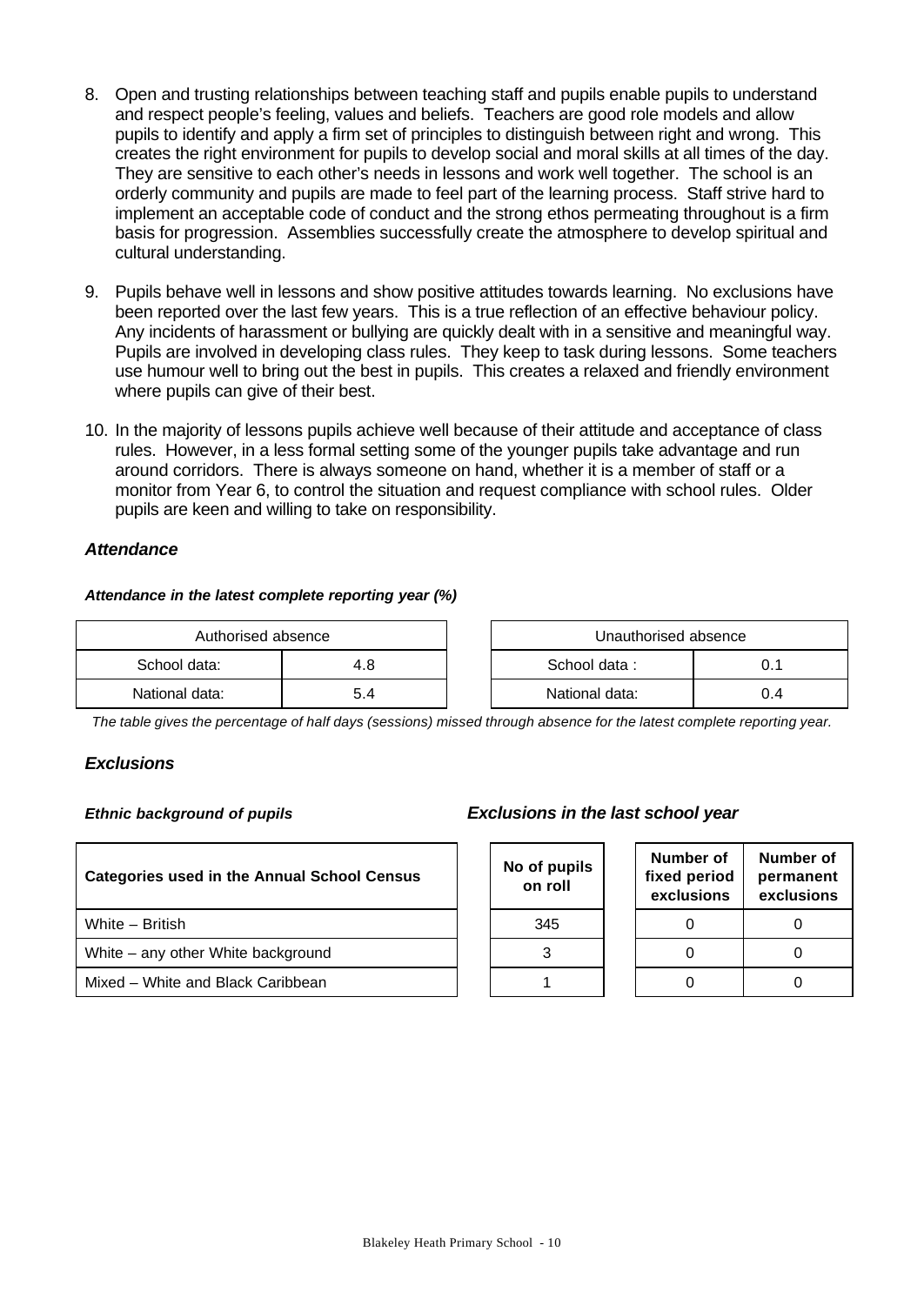## **QUALITY OF EDUCATION PROVIDED BY THE SCHOOL**

The school provides a **good** quality of education. Teaching and learning are **good** and achievement is set to rise. The curriculum is **well** organised with **very good** opportunities for enrichment such as through visits and visitors. The school takes **very good** care of the pupils and they feel valued and secure.

## **Teaching and learning**

Teaching and learning are **good**. As a result all pupils achieve well. Assessment is **satisfactory** but is not yet fully embedded in teachers' work nor is it used consistently to provide information to track how well pupils achieve and to monitor their progress.

#### *Main strengths and weaknesses*

- The vast majority of teaching throughout the school is now good.
- Teachers encourage and motivate their pupils very successfully.
- Teachers have very high expectations that pupils will behave well and work hard and encourage them to do so very successfully.
- The school caters well for pupils identified as having special educational needs.
- Assessment is satisfactory and there is a wealth of very good practice in existence but it could be used to greater advantage.

#### *Commentary*

11. The quality of teaching and learning are good overall. As a result, pupils achieve well and standards are rising. Teaching is better than at the time of the last inspection because there is a greater proportion of good and very good teaching. The teachers know their pupils very well. Relationships between staff and pupils are very good. There is a calm and friendly working ethos in which pupils feel relaxed, happy and enthusiastic. The staff consistently provide very good role models for the pupils' personal and academic work. Throughout the school the staff encourage and motivate pupils to do their best. Staff work together as an effective team to plan work, share expertise and to improve the quality of their work.

#### *Summary of teaching observed during the inspection in 36 lessons*

| Excellent | Very good | Good    | Satisfactory | Unsatisfactorv | Poor | Very Poor |
|-----------|-----------|---------|--------------|----------------|------|-----------|
|           | 9 (25%)   | 17(47%) | 10 (28%)     |                |      |           |

*The table gives the number of lessons observed in each of the seven categories used to make judgements about lessons; figures in brackets show percentages where 30 or more lessons are seen.*

- 12. Teachers continually encourage pupils to work hard and reward them with praise. Pupils respond well to this and are keen to try and eager to learn. For example in a very good mathematics lesson in Year 1, the teacher constantly praised and encouraged the hard work and good behaviour of the pupils. As a result, the pupils remained interested throughout the lesson, enjoyed the activities and felt confident enough to 'have a go' secure in the knowledge that it is alright to make a mistake.
- 13. Teachers have very high expectations that all pupils will achieve well. Pupils understand this and work hard in lessons. As a result they achieve well. Teachers also expect high standards of behaviour. They use the behaviour management policy consistently and effectively. This ensures that pupils' behaviour in lessons is constantly good.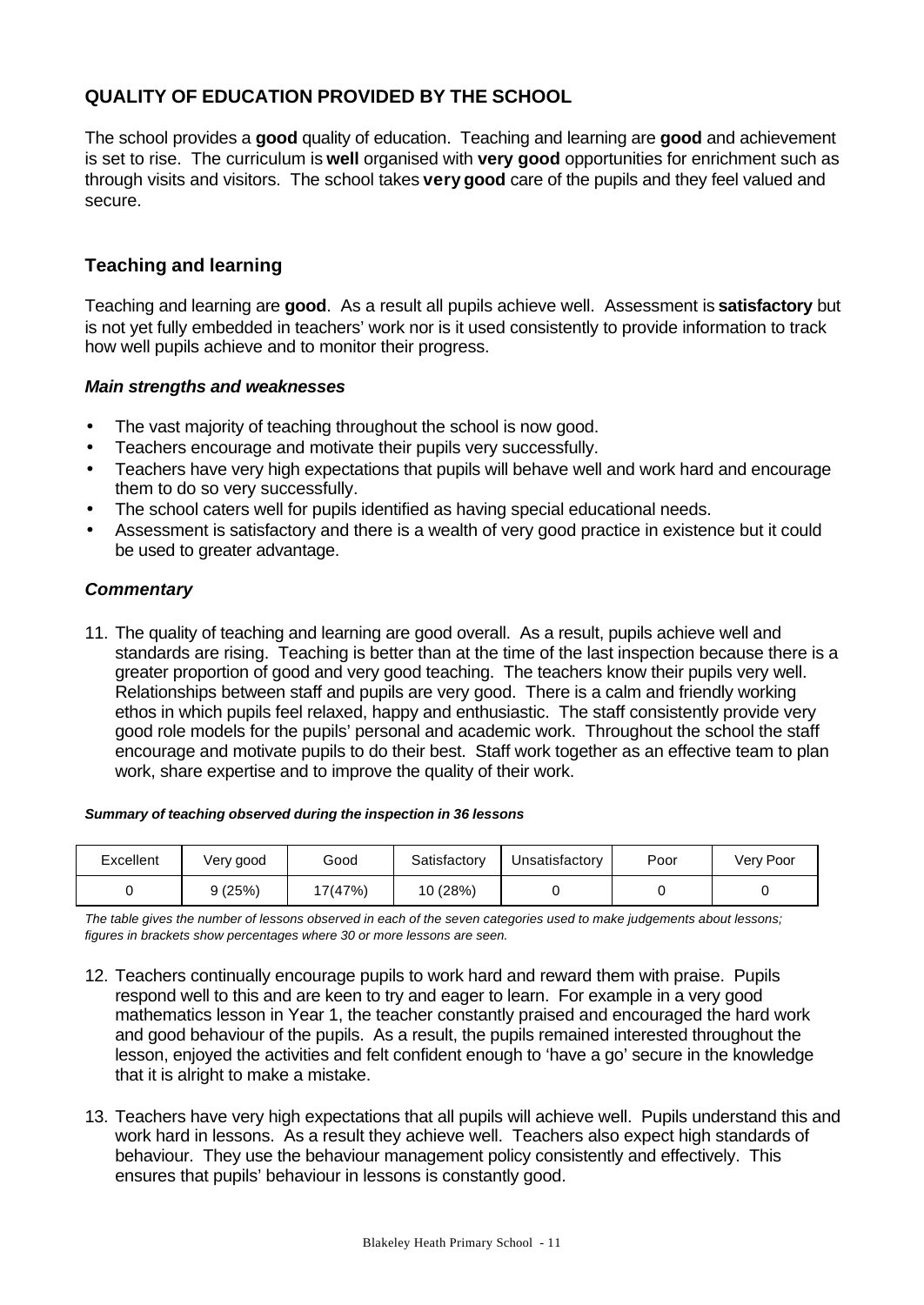- 14. All classes include a number of pupils who have special educational needs. The school has a very positive approach to meeting these specific needs. It has developed good procedures for the early identification of these needs. The quality of teaching for these pupils is good. This is the case both during withdrawal sessions and when supported in class by the effective classroom assistants. There are appropriately differentiated tasks for pupils with special educational need in literacy, numeracy and science lessons. They are also well supported in the other subjects of the curriculum. Pupils with special educational needs follow the same curriculum as other pupils and the good additional support that they receive enables them to achieve well in relation to their previous learning. Learning support assistants are used very well. For example, they help review pupil progress alongside class teachers and the co-ordinator for special educational needs (SENCO). They make a very effective contribution to the work of the school. There is frequent and regular communication to ensure that pupils receive the support that they need.
- 15. Teachers plan meticulously so that pupils are challenged successfully. The new co-ordinator has ensured that there are some very good assessment procedures in place, particularly for example in the Foundation Stage, English, mathematics and music. Much of the data gathered is used effectively to monitor pupils' progress. However, the school has identified the need to refine procedures and produce a useful and manageable system. Assessment could be used more consistently and even better, to track pupils' progress precisely and to set sharper improvement targets for them.

## **The curriculum**

The curriculum meets pupils' needs **well**. The school provides pupils with a very good range of extra-curricular activities and opportunities beyond lessons. Accommodation and resources overall are satisfactory.

#### *Main strengths and weaknesses*

- The curriculum is kept under constant review by very good subject leaders.
- There is a wide range of out of school hours clubs and activities.
- The school provides an extensive range of educational visits and visitors.
- Links with the local Arts college are productive.

#### *Commentary*

- 16. The curriculum is planned in such a way that ensures that all statutory requirements are met, such as Religious Education and collective acts of worship, and all pupils are well provided for. This daily act of collective worship, is frequently taken by a local vicar. She successfully combines fun with thoughtful reflection, as well as providing a good role model for girls. Personal, social and health education and citizenship are being developed through other subjects such as religious education and science. This policy is currently under review.
- 17. The school has recently reorganised the roles of subject leaders and managers. Together they have reviewed the curriculum and made appropriate changes. Sufficient amounts of time are allocated to all subjects. Most subjects are based around the nationally recommended schemes of work. Subject leaders are looking for further opportunities to link subjects and areas of learning, as well as take greater account of new developments and initiatives. In some subjects this is still at a very early stage. The school is aware that it is an improving school, and takes great effort to involve pupils' and parents' views.
- 18. The school offers pupils of all ages a very good range of extra-curricular activities and opportunities outside of lessons. Many pupils attend and enjoy these opportunities. The curriculum is further enriched by the recent introduction of residential trips in Key Stage 2, such as Year 6's visit to France. Further residential trips are provided for Years 3 , 4, 5 and 6. The arts provision in school is greatly enhanced through the recent links with the local Arts status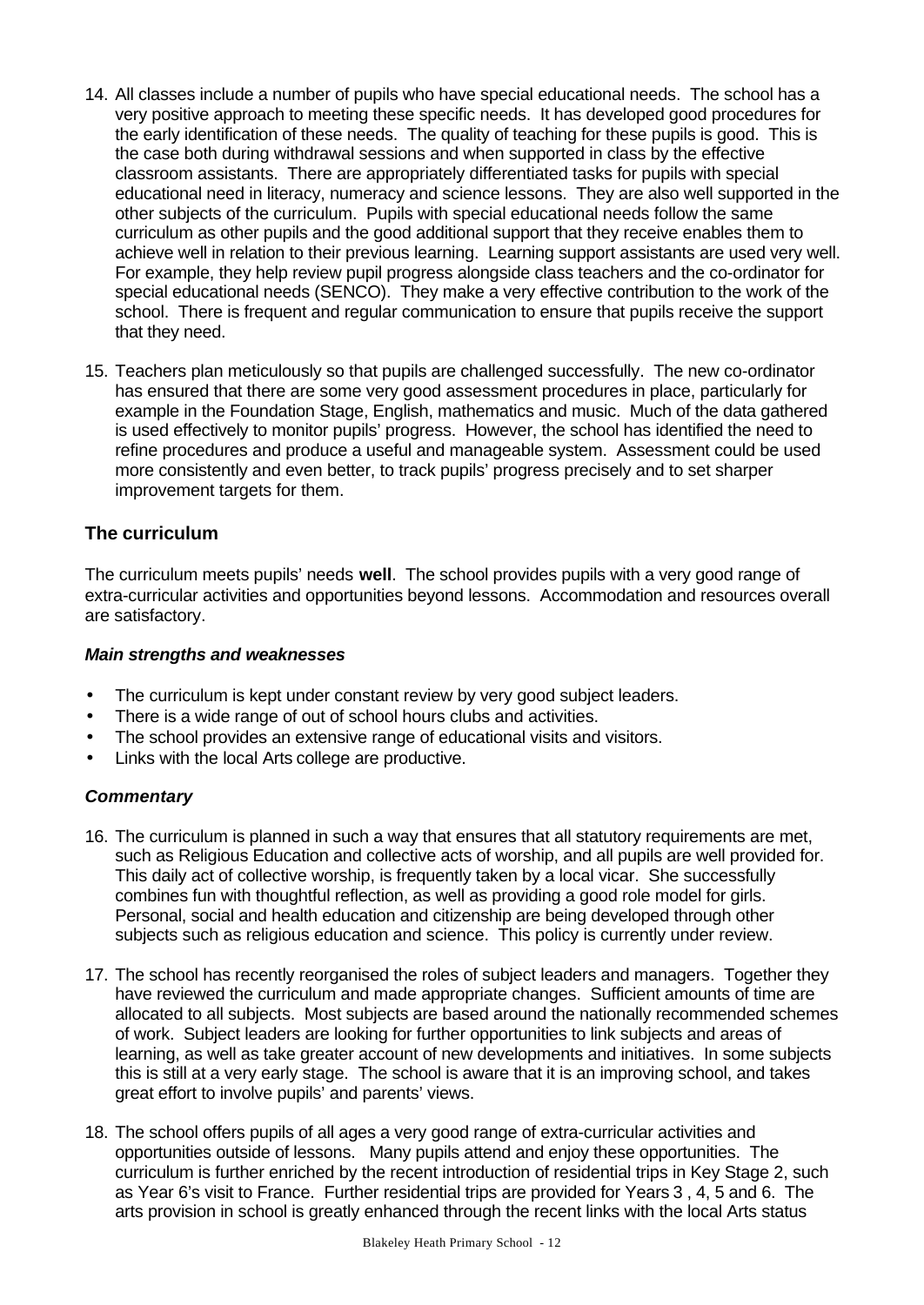college and the introduction of Big Arts Week for all year groups . Year 6 have taken part in drama sessions linked to religious education, while another link for Year 5, included a mask making project. Pupils benefit from taking part in sporting activities such as league football matches and netball matches. They have also enjoyed visits from professional footballers. There is a good range of visits and visitors to the school and this helps maintain pupils' interest and develop their understanding in a range of subjects, such as geography, art and English.

- 19. The school accommodation is good overall. It is attractive and used effectively to ensure that the curriculum is taught well. Resources for all subjects are adequate apart from design and technology in Key Stage 2, where more construction kits and wood related tools are needed. The number of pupils in each class is generally below the national average. Teachers and support staff are well matched to their role in school.
- 20. There are good transition arrangements between the Foundation Stage and Key Stage 1. This builds on the shared activities during the year such as, the Christmas production, sports day and shared acts of collective worship. Transition between Key Stage 1 and Key Stage 2 is also good. Year 2 pupils work with their new teacher to make a 'passport' of their personal information. They also visit their new class before the end of the summer term. There are good links between the local secondary school and Year 6 pupils. This is done through a programme of three visits in the summer term, and a mini science project around the theme of 'bubbles'. This is started in Year 6, and completed in Year 7.
- 21. The provision for special educational needs is good and fully meets the requirements of the Code of Practice. Pupils are well supported by classroom assistants and their individual education programmes are well linked to their needs.

## **Care, guidance and support**

The school's approach to ensure pupils' care, welfare, health and safety is **very good**. Teachers and teaching assistants give **good** support, advice and guidance to all pupils. The processes for seeking pupils' views and involving them in its work and development are **very good**.

#### *Main strengths and weaknesses*

- The school is very proactive in identifying matters that adversely affect pupils' welfare and wellbeing.
- The very good induction procedures greatly assist in settling children into the reception class.
- There are very effective systems in place to seek pupil's views and to involve them in the work of the school.
- The monitoring of pupils' achievements and personal development is good, though informal. Monitoring of pupils' academic achievement requires further development.
- There is good provision for pupils with special educational needs.

#### *Commentary*

22. Systems are in place to ensure correct attention is given to the safety and well-being of all pupils. All staff are aware of the child protection procedures and liaise very closely with the headteacher when they have concerns about the welfare of pupils. They identify early signs of potential child abuse. The trusting relationships with pupils enable staff to offer support in times of need. Older pupils actively take an interest in the well-being of the younger pupils. Selected pupils from Year 6 receive training in peer counselling so that they can help other pupils when they are unhappy. They take this responsibility very seriously and know when to involve teachers in serious matters. This provides another dimension to the welfare of pupils.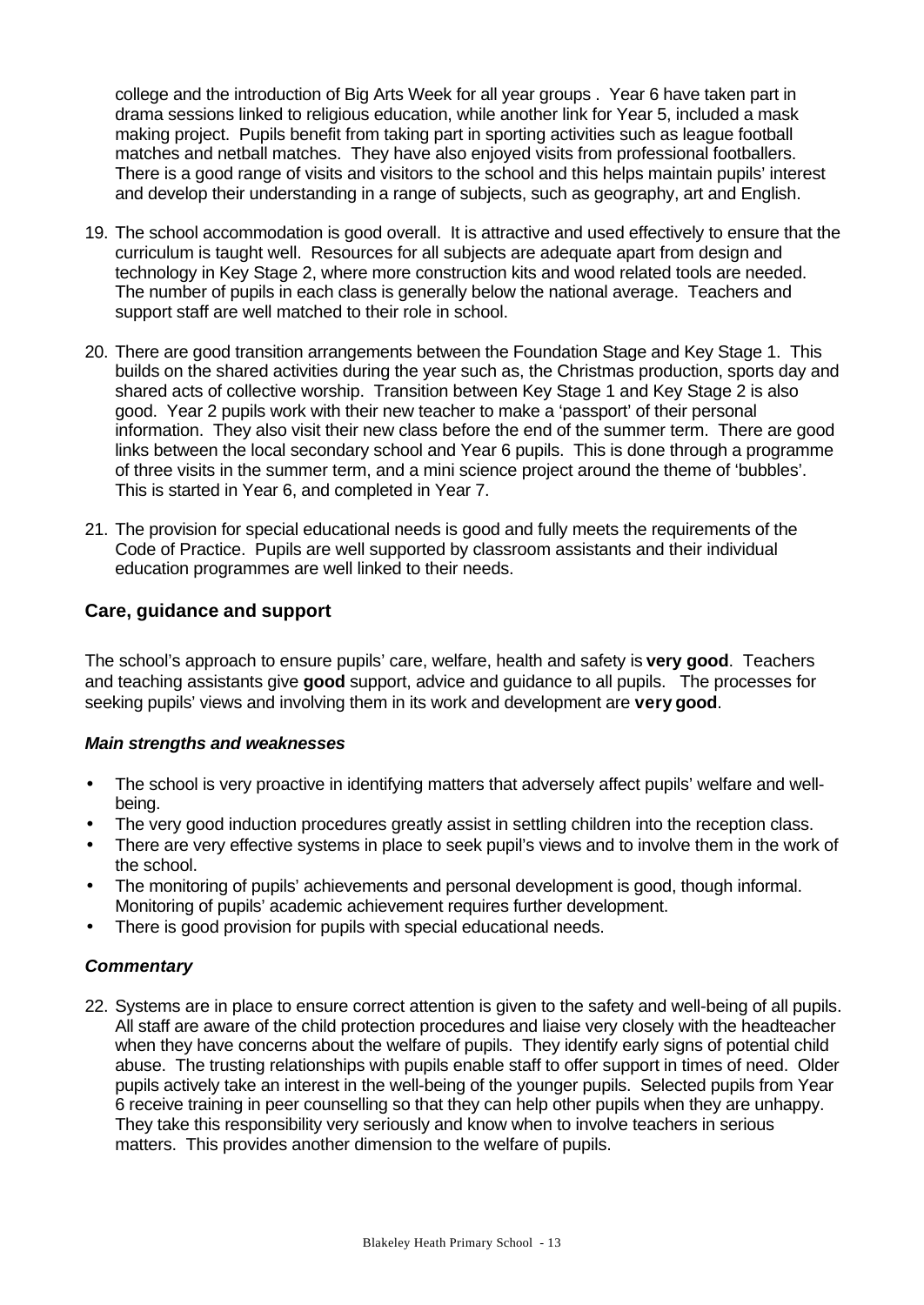- 23. The use of risk assessments throughout the school, and on school visits, is a positive approach to reduce potential harm. Teachers assess risks in design and technology lessons so that pupils do not come to any harm, for example when using cutting tools. A high priority is given to making the school a safe and secure environment in which to learn. Parents and pupils' views are sought via questionnaires. The school uses this information to further improve the safety of pupils. For example, an issue relating to security was received from questionnaire feedback. This matter was carefully reviewed and appropriate action taken. The willingness of staff to listen to feedback comments is a strong and reassuring feature of the school.
- 24. As a result of very effective community links the school are fortunate to have the *Little Learners* Nursery resident on their site. The group hire a room from the school. The staff of the *Little Learners* are able to have a good insight into the school's induction arrangements for reception children. An induction party enables parents to accompany their children to the reception class and to acquaint themselves with reception staff. Children undertake creative activities during these carefully phased in sessions. Before they start in the reception class they are so familiar with the surroundings that they very quickly settle and make good progress in their learning.
- 25. Staff are keen for pupils to share their views on school life. Pupils know staff listen to them and take action on important matters. An appointed school council meet regularly to discuss matters of concern. The school council members initiate fundraising events to pay for things they require to improve the school. For example, recently a new shed to store playtime equipment was acquired and assembled.
- 26. There is a need to develop more formal monitoring systems to enable all staff to have a clearer picture of pupils' academic achievements and personal development. Tracking facilities are not yet effective enough to provide valuable data to easily identify pupils' needs and support requirements. As a result teacher's assessments are less accurate and results on standard tests are lower than expected.
- 27. There is good provision for pupils with special educational needs enabling them to progress appropriately in their knowledge, skills and understanding. Individual education plans are good and set out clear, measurable and realistic targets for pupils. These plans are well understood by staff and pupils and are regularly shared with parents.

## **Partnership with parents, other schools and the community**

There are **very good** links with parents. The use of the community to enrich pupils' learning is a **very good** feature of the school. The school has **good**, effective links with other schools and colleges.

#### *Main strengths and weaknesses*

- The partnership between the school and parents is very firmly established. Parents are strongly committed towards raising funds for the school via the Parent Teacher Association.
- The very strong community links greatly enriches pupils' learning.
- The school actively seeks out partnerships with other schools and colleges.

#### *Commentary*

28. Parental involvement with the school's activities is a very strong feature. The school seeks parents' views every year with their own designed *Parent Consultation Questionnaire*. The partnership with parents greatly benefits the school and pupils in a number of ways. For example, a committed team of parents in the Parent Teacher Association (PTA) raise a lot of money to enable the school to undertake very ambitious programmes such as the construction of an adventure playground and an extensive computer suite.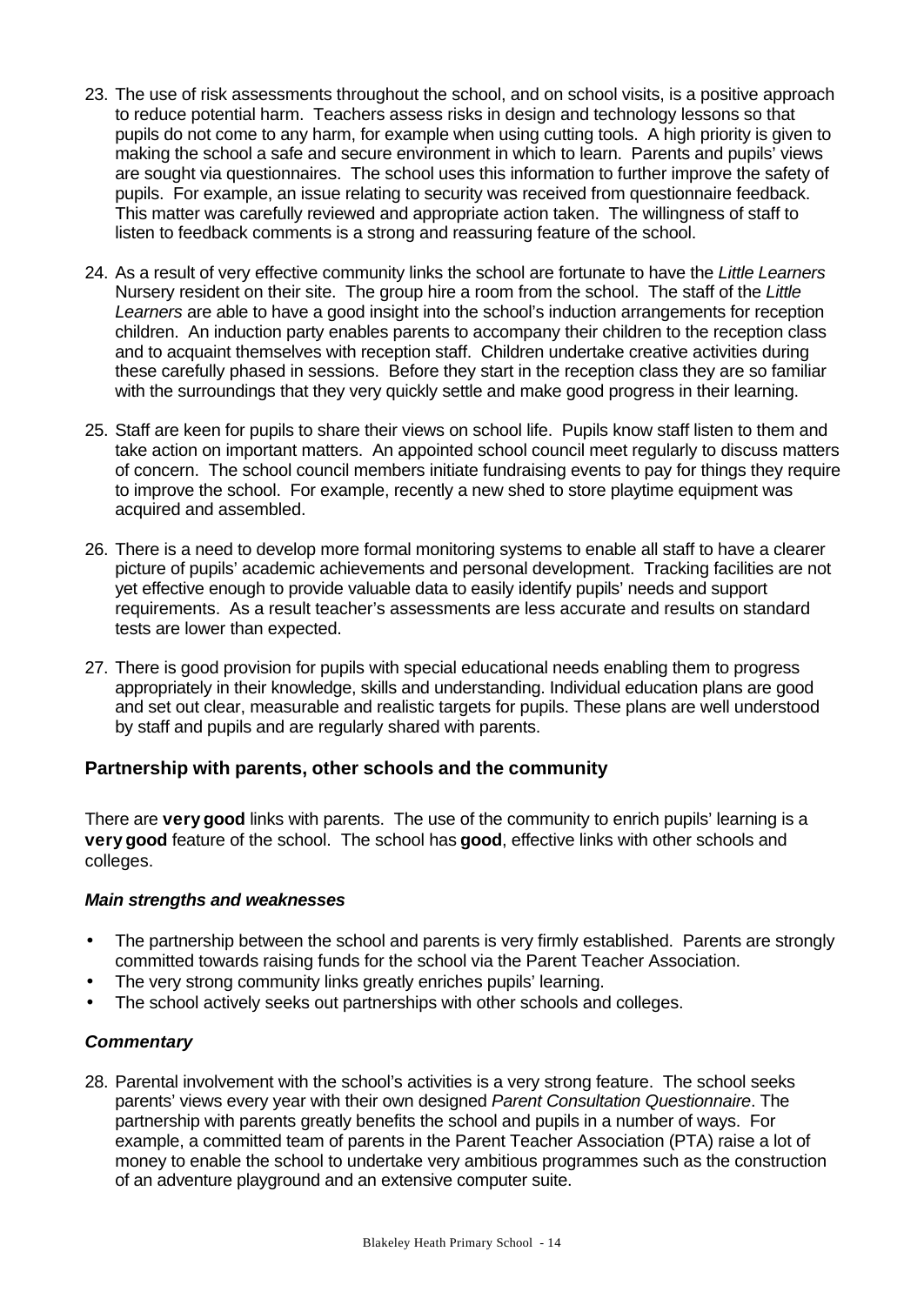- 29. The school sends out fortnightly newsletters to keep parents informed about school activities, especially fund raising events and out of school activities for the pupils. Data in the school prospectus and governors' annual report is succinct and well presented. The school has had the foresight to assemble a website as another avenue for communicating with parents and pupils. The website gives access to various zones covering basic information, parent news, children, learning and fun. This is a lively, colourful and very user-friendly area. Reports on pupils' progress are informative. They enable parents to understand the level to which their children have aspired and whether they are in line with national expectations.
- 30. The school is very outward looking when forging links with the community. For example, numerous visitors attend the school to support the history curriculum. Each year grandparents are invited to share a meal with their grandchildren and to see activities at the school. Regular residential visits are made to France, Shugborough, Burwardsley, Chasewater and Delamere Forest to reinforce the pupils' understanding of the outside world. These greatly enrich pupils' learning. They are given opportunities to share their experiences with the rest of the school in assemblies. A family initiative sponsored by a local supplier called "boost your child's reading with books and beyond" encourages pupils' love of books.
- 31. Other schools and colleges play an important role in the work of the school. There are effective links with the University of Central England and Manchester Metropolitan University who send students on teaching practice. This gives the pupils a unique opportunity of meeting new people and being introduced to different teaching techniques. Addington High school ran the "Peer Counselling" course for selected Year 6 pupils. Opportunities are given to pupils from Ounsdale High school to gain valuable work experience. This is a useful link because the majority of pupils transfer to this school. Teachers from the high school visit and participate in a science programme and most importantly, because it is a designated art college, puppet making workshops are held at the school for older pupils.

## **LEADERSHIP AND MANAGEMENT**

The school is **very well** led. Governance is **very good.** Management is **good.**

## *Main strengths and weaknesses*

- The headteacher and senior staff provide the school with very good leadership.
- Governors offer the school very effective support.
- Management overall is good. The school has very good systems of day to day management

## *Commentary*

- 32. The quality of leadership that the headteacher provides is very good with some excellent features. He is outstandingly committed to providing the best possible environment in which staff can work and pupils can learn happily. This is epitomised in the motto "Gateway to Lifelong Learning." He leads by example. In doing so he has enthused the whole school community with his vision and high aspirations. His philosophy of building, valuing and supporting his staff team is beginning to bear fruit in terms of improved teaching and rising standards. The staff feel empowered to carry out their subject management responsibilities, which they do very well. The senior management team is instrumental in securing further improvement and the policy of opening their regular meetings to all staff leads to a unity of purpose among the staff. The headteacher is fully involved in teaching and thus all staff are offered full support in their quest to improve their professional performance. The headteacher has been successful in evaluating the school's performance and then developing strategies to bring about improvement. By his example he provides an excellent role model of the caring ethos of the school, where every child is supported and valued. Thus he ensures that inclusion is very high in the school's priorities.
- 33. The leadership and management of the special educational needs provision are very good. The special educational needs co-ordinator (SENCO) knows the pupils well and maintains a clear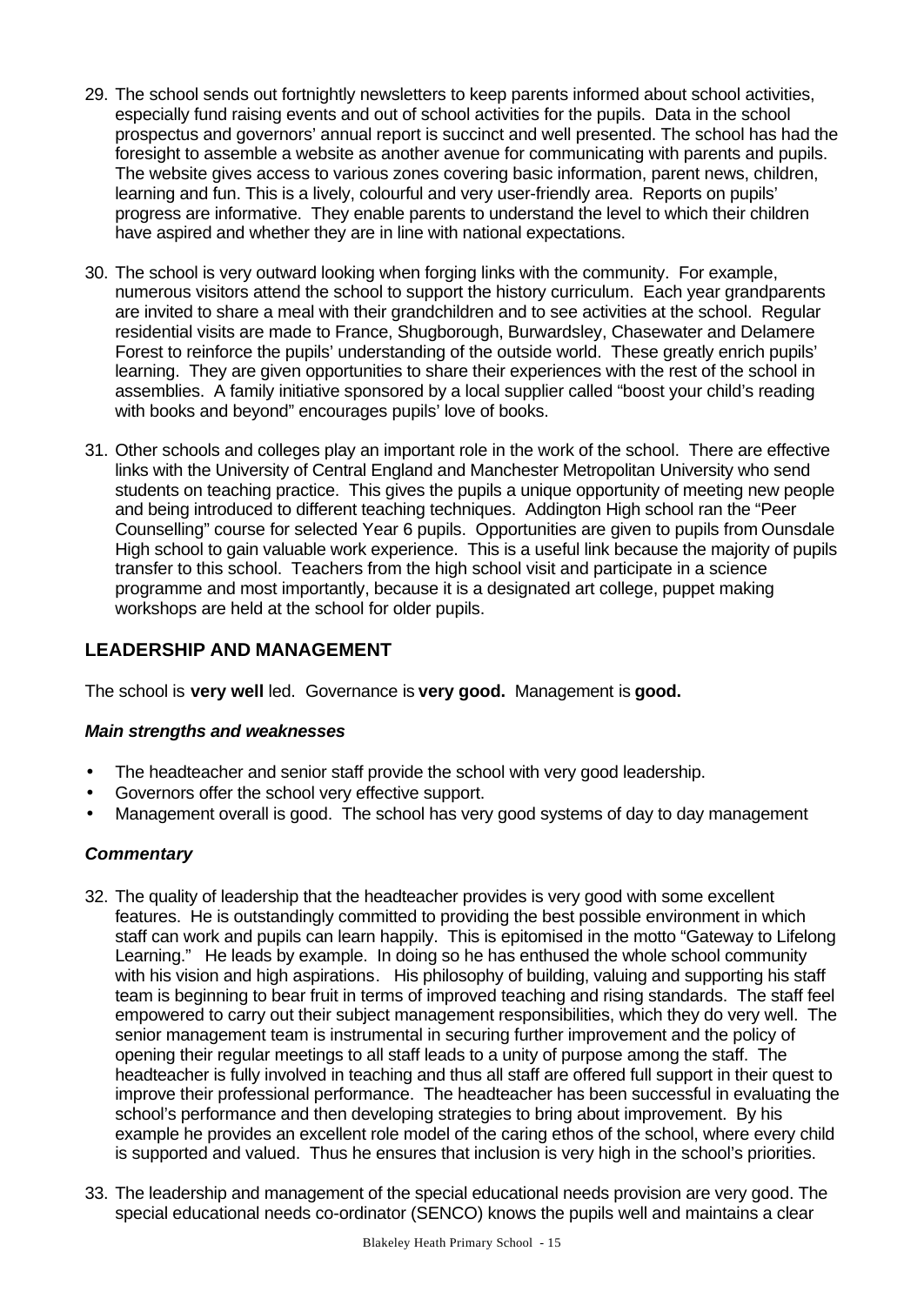overview of their progress. The school supports its provision for pupils with special educational needs through appropriate funding from the budget. There is a governor with special responsibility for this aspect of the school's work who liaises closely between the manager and the governing body.

- 34. The school is governed very well. Governors make a very good contribution to the success of the school by offering strong and very knowledgeable support. Many governors are very experienced. They have a wide variety of professional skills and are fully committed to making this school increasingly successful. They share fully the headteacher's ambitions in this. There is a full committee structure. Committees meet regularly and governors receive regular training. Governors are fully involved in strategic planning and in formulating policies. They meet their statutory duties and responsibilities in full. The school makes available very good quality information to aid them in making their decisions. They are pro-active, many visit the school on a regular basis and governors, therefore, know well the relative strengths and weaknesses of the school. This understanding enables them to fulfil the role of critical friend very effectively.
- 35. Management is effective. The deputy headteacher and staff are actively involved in helping the school fulfil its vision and strategic objectives. The school analyses available performance data and takes effective action. It seeks constantly to evaluate the school's performance and find ways to improve. Performance management systems are good. Clear targets for improvement are set and this is effective in bringing about improvement. Training is clearly linked to this process. New members of staff are provided with very sensitive and supportive induction arrangements. The management is very keen to support and retain successful staff and pay attention to the workload and effective deployment of staff. Teaching assistants are also valued. They are regarded as being particularly vital in supporting the work of teachers and their deployment is managed well. The school has very strong systems of financial and resource management. Regular monitoring of the school's expenditure is carefully carried out. The principles of best value, therefore, are central to the school's management and use of resources.
- 36. The school has very effective systems of day-to-day management which enable it to run very smoothly. Particularly effective are the office staff who are efficient and offer good support to the headteacher and classroom staff.

| Income and expenditure $(E)$ |           |  | Balances (£)                   |
|------------------------------|-----------|--|--------------------------------|
| Total income                 | 720551.58 |  | Balance from previous year     |
| Total expenditure            | 710368.72 |  | Balance carried forward to the |
| Expenditure per pupil        | 2035.44   |  |                                |

| Financial information for the year April 2002 to March 2003 |  |
|-------------------------------------------------------------|--|
|                                                             |  |

| Income and expenditure $(E)$ |           | Balances (£)                        |           |  |
|------------------------------|-----------|-------------------------------------|-----------|--|
| Total income                 | 720551.58 | Balance from previous year          | 36787.78  |  |
| Total expenditure            | 710368.72 | Balance carried forward to the next | 10,182.86 |  |
| penditure per pupil          | 2035.44   |                                     |           |  |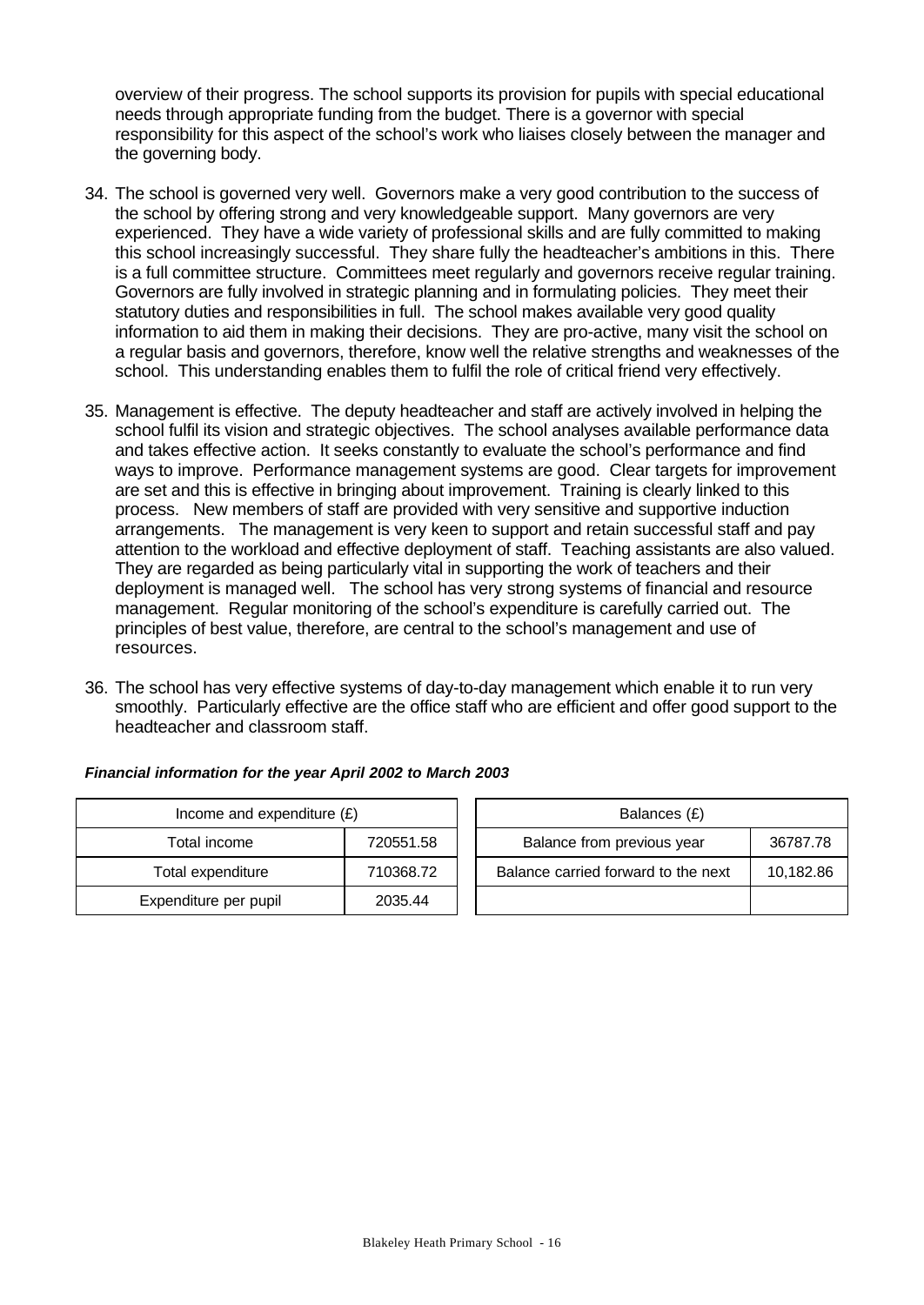# **PART C: THE QUALITY OF EDUCATION IN AREAS OF LEARNING AND SUBJECTS**

## **AREAS OF LEARNING IN THE FOUNDATION STAGE**

- 37. Provision for children in the reception classes is **good.** The school has made very good improvement in its provision for the children of this age group since the last inspection. Teaching and learning are good. Children achieve well. Planning is now closely matched to government guidelines and successfully covers all areas of learning. Activities are well matched to the needs of the children and effectively challenge them. Parents speak highly of the provision and relationships with parents are very good. Resources are now satisfactory and good use is made of the secure outdoor area alongside the reception unit. These are all considerable improvements since the last inspection.
- 38. The children start in the reception classes in the September of the academic year in which they are five. Within the reception unit there is a pre-reception group. Children begin part-time in this group in the term after they are four. Most of the children have some pre-school experiences before they start school. There are very good induction procedures for the children so that they make a secure start to school. There is a smooth transition when the children move into Year 1. This year's reception class began school with a wide range of abilities. Overall the majority have attainment levels close to those expected for the age group in most areas of learning. However, early assessments showed that many have below average communication, language and literacy skills. This has a negative impact on their learning in all other areas. Even so, it is likely that the majority will reach the goals set in each area of learning by the time they begin Year 1. About one third of the children are on course to exceed these goals.
- 39. Leadership of the Foundation Stage is very good. Each area of learning is managed very well. Staff track very carefully what children know and do. They use this information successfully to plan activities which challenge all groups of children and to ensure that the curriculum is adjusted to meet all of the children's needs. This supports effectively the good learning which takes place.
- 40. The quality of teaching and learning are good in all areas of learning. Relationships are very good and all staff work together as a vibrant team. This enables the children to achieve well because staff
	- have high expectations for their success and base activities very effectively on children's previous experiences
	- set appropriately challenging tasks enabling children to build up their skills, knowledge and understanding in all areas of learning
	- plan activities very effectively so that all children are fully included and have equal access to all lessons.

## **PERSONAL, SOCIAL AND EMOTIONAL DEVELOPMENT**

Provision in personal, social and emotional development is **good.**

#### *Main strengths and weaknesses*

- Staff are very good role models.
- They support all children very well so that they are secure and happy while they learn.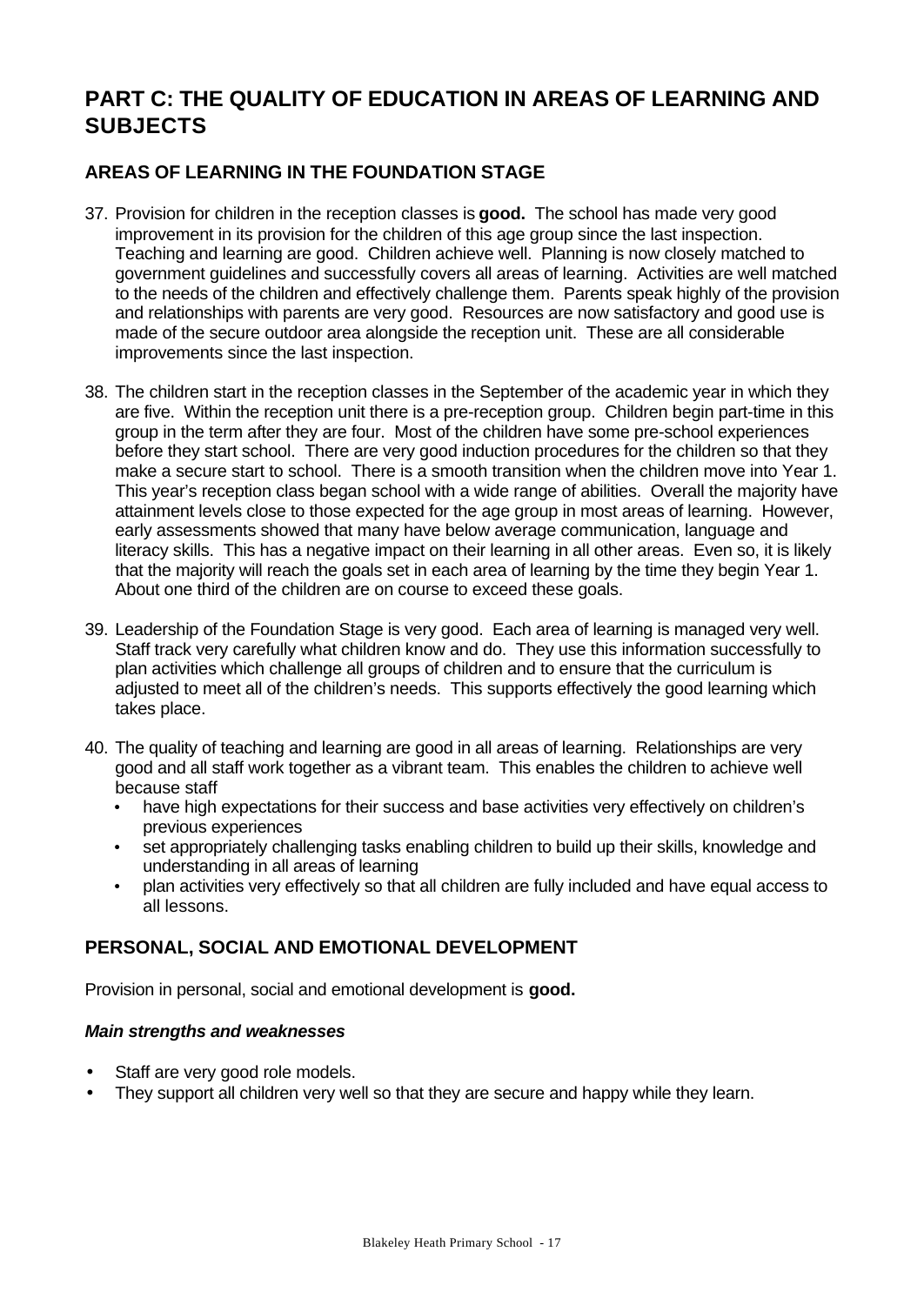#### *Commentary*

41. Staff work very effectively as a team and relationships are very good, this helps children settle quickly into school routines. They begin to relate very well to adults and to each other and thus they learn successfully in a friendly and secure atmosphere. Staff encourage children to take part in all activities and work alongside them supporting their learning. Thus children achieve well and learn rapidly. Children learn good manners because they have very good role models. Staff teach the children to become independent and make good decisions. Children become confident and begin to take responsibility for their own actions. They plan their learning for their week's work together. This is done as a Circle Time activity. During the session they are expected to listen to each other and speak one at a time. This helps their social skills and also their speaking and listening skills. They take great pleasure in gaining stickers to mark their achievements. The majority are likely to reach the goals set by the time they move to Year 1 and about one third are on course to exceed them.

## **COMMUNICATION, LANGUAGE AND LITERACY**

Provision in communication, language and literacy is **good.**

#### *Main strengths and weaknesses*

- Good teaching and learning ensures that the children achieve well.
- Staff encourage children to do their best and reward their success.

#### *Commentary*

42. Good, carefully structured teaching enables the children to achieve well in their speaking, listening, reading and writing skills. The staff employ a wide range of strategies to encourage the children to develop their vocabulary and confidence in speaking. This has a high priority in both classrooms. All the children enjoy stories and rhymes. They sing the days of the week song at the beginning of the day and learn the sequence of the days of the week. The children show great interest in their reading books. Writing is displayed in all areas of both classrooms and this is effective in encouraging the children to write. They write their names on their work and they develop good skills. One boy wrote his first name and surname clearly on his work for the first time. He and his teacher were delighted with his success and they both enjoyed him receiving a sticker for his good work. More able children begin to write their own simple sentences. Staff teach writing skills carefully and systematically with the children working in small focused groups. Because of the good quality teaching the children make good gains in their learning and achievement is good. Thus, from comparatively low level skills as they begin school, children are on course to achieve, and some to exceed, the goals set in this area of learning by the start of Year 1.

## **MATHEMATICAL DEVELOPMENT**

Provision in mathematical development is **good.**

#### *Main strengths and weaknesses*

• Good focused teaching allows the children to learn well.

#### *Commentary*

43. As a result of good provision children develop their mathematical awareness well. They enjoy counting. For example, they are keen to put the numbers on the number line back into the right order when they get 'muddled up'. In this way, most children count securely to 20. Through doing daily tasks such as the date and weather chart, children learn the days of the week and the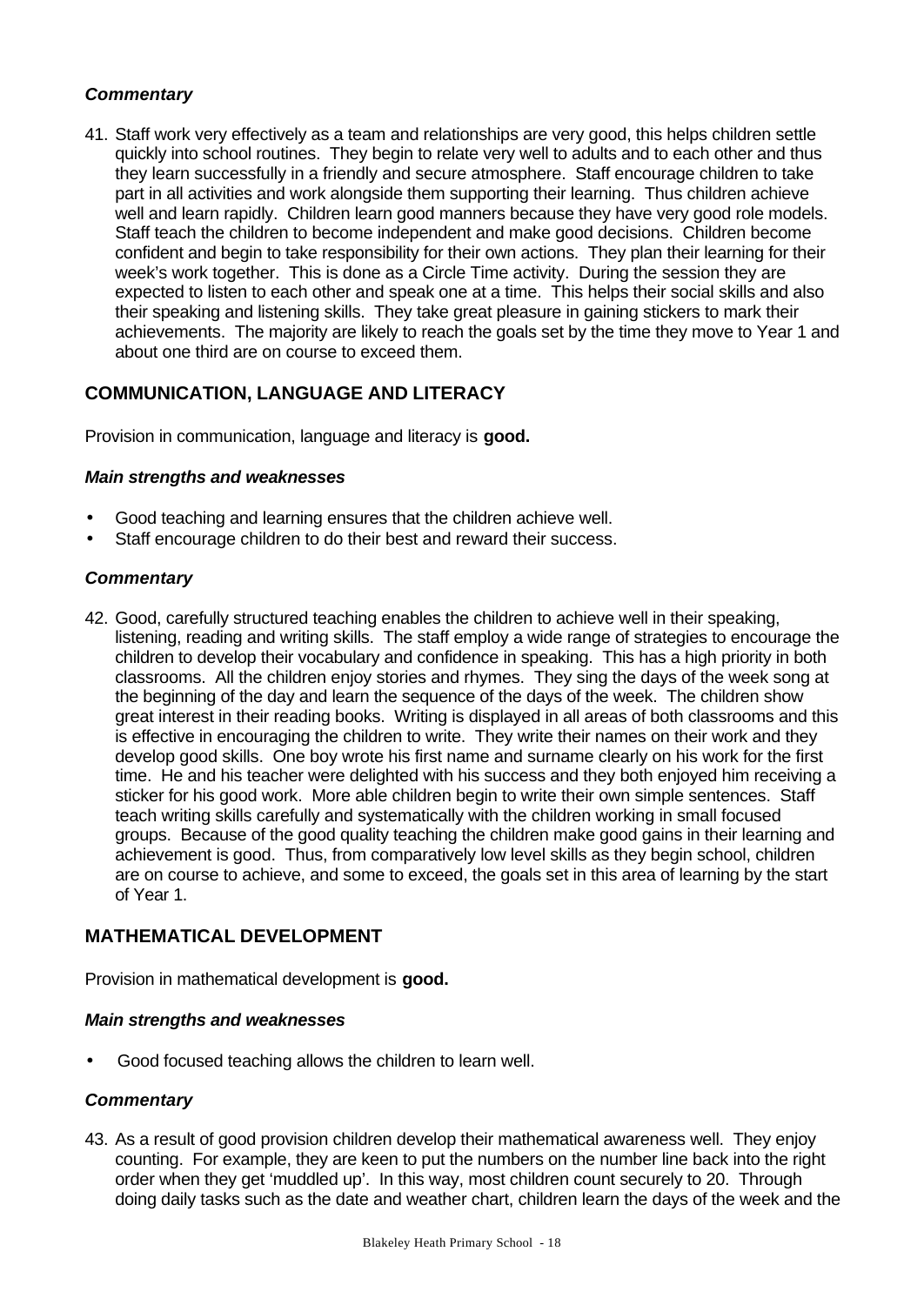months of the year. This work is well linked to other areas of learning. For example, children sing the number rhymes and songs to consolidate their learning. During the inspection the children were preparing for a giant's birthday party. They used their knowledge of shape and patterns very effectively to design and print wrapping paper for the birthday present. They enjoy these activities and achieve well. As a result the majority are on course to reach the goals for this area of learning by Year 1, and about one third are likely to exceed them.

## **KNOWLEDGE AND UNDERSTANDING OF THE WORLD, PHYSICAL DEVELOPMENT AND CREATIVE DEVELOPMENT**

Provision in these areas of learning is **good.**

44. Not enough sessions were observed in these areas of learning to comment on them individually. The planning for all of the areas is meticulous and shows very good understanding of the children's needs. Thus activities match children's needs closely and the sessions flow from one activity to the next seamlessly. Teachers build on the work from one area of learning and transfer the skills children learn to other areas. Classroom displays show a good range of work has been accomplished during the term and children are proud of the work that they have done. Children achieve well, as they do in other areas of learning, and move towards the goals set for the end of the Foundation Stage. It is likely that the majority of pupils will reach these goals by the start of Year 1 and a similar proportion (about one third) will exceed as is predicted for the other areas of learning.

## **SUBJECTS IN KEY STAGES 1 AND 2**

## **ENGLISH AND FRENCH**

#### **English**

Provision in English is **good.**

#### *Main strengths and weaknesses*

- Good standards are achieved in reading through good teaching and the very good promotion of pupils' interest in reading throughout the school.
- Pupils' handwriting and the presentation of work require improvement.
- Pupils achieve well because of the good teaching that they receive.
- The school analyses pupil performance data well but this assessment has yet to have a significant impact on raising standards.
- Subject leadership is very good and is having a positive impact on raising standards.
- The use of literacy skills across the curriculum is good.

#### *Commentary*

- 45. Interesting activities ensure that the pupils develop their speaking and listening skills well. Teachers make good use of questioning to help the pupils gain confidence in using the spoken word. The carefully planned group work enhances speaking and listening as most pupils are encouraged to discuss issues raised in the lessons in their groups. This helps them to use subject related vocabulary accurately.
- 46. Pupils achieve well in their reading because the teachers promote skills methodically. They take books home regularly and are given time to read to adults in school. Teachers have a good command of the subject and choose texts well for whole-class reading. Nearly all pupils in Year 2 read with confidence. Most pupils read with accuracy and fluency and talk about books they enjoy. Most lower-attaining pupils have learnt good reading strategies and are developing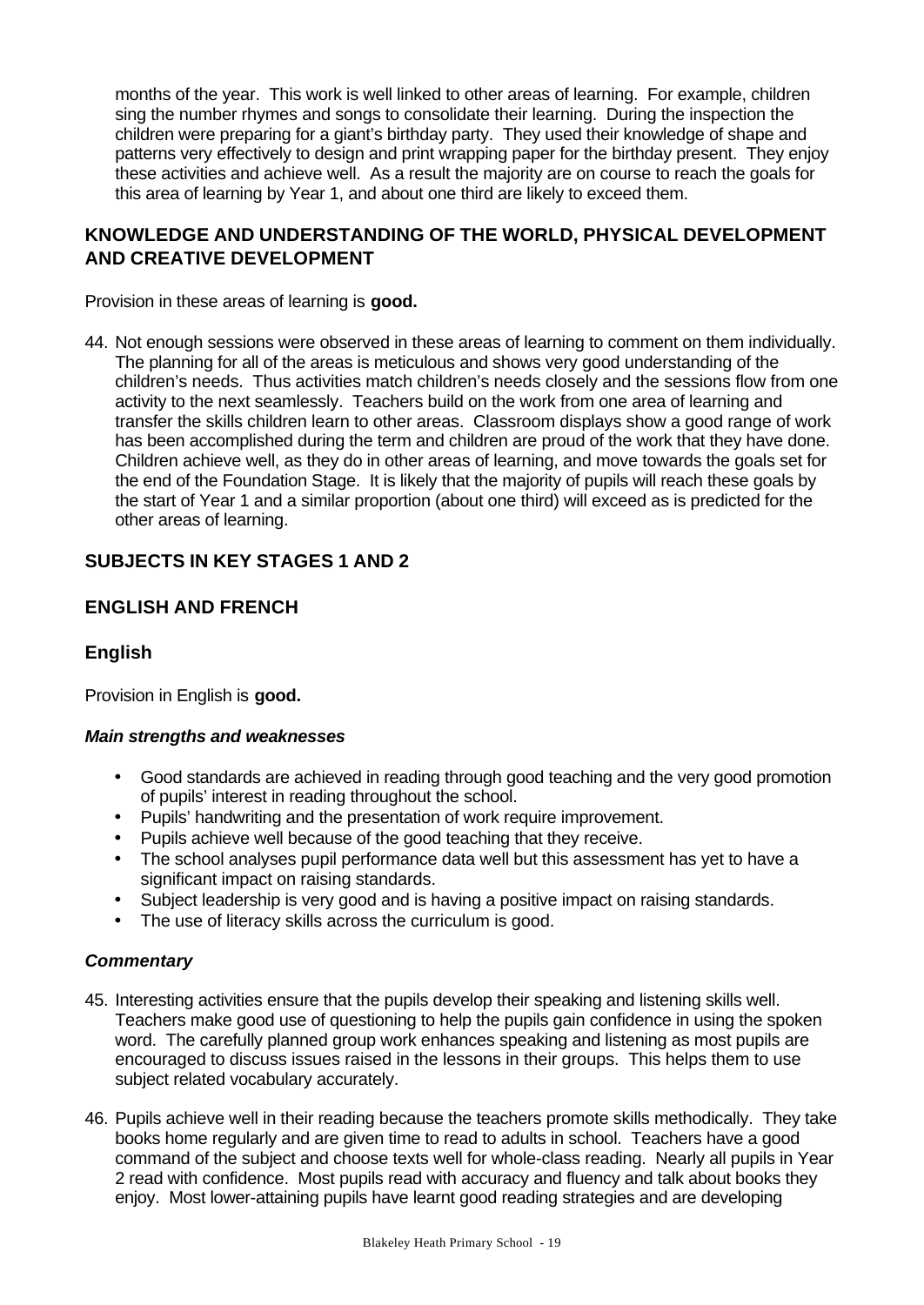satisfactory levels of accuracy. All members of the school community – pupils, teachers and parents – have become highly motivated by the current school initiative to promote regular reading, 'Books and Beyond'.

- 47. The National Literacy Strategy has been implemented well. The guided reading sessions are a good use of time because pupils are reading, discussing and reviewing books. This has an impact on literacy across the curriculum, enabling pupils to access texts from other subjects such as geography, history and science.
- 48. Attainment in writing is satisfactory overall. Most Year 2 pupils know that all sentences need capital letters and full stops and are able to sequence sentences accurately. Structured support when writing aids lower attaining pupils, whilst the more able pupils are beginning to write imaginatively using correct sentence punctuation. The spelling of the most commonly spelt words is usually accurate and higher attaining pupils have the confidence to attempt unfamiliar spellings using good strategies and elementary use of dictionaries.
- 49. In the Years 3 6, most pupils are developing a sound understanding of vocabulary, grammar, spelling and punctuation. Most of their writing is straightforward and accurate but very often shows only limited interest in writing to communicate their ideas using exciting language. However, when motivated by exciting teaching, pupils show that they have the technical skills to communicate in an exciting way. One Year 4 pupil describes the power of winter thus:

*'The snowdrop, crocus and daffodil, With no flowers or leaves, Lie trapped in their icy dungeons' Dormant and dreaming of gentle release.*

Handwriting skills have been insufficiently developed and greater care should be given to the pupils' presentation of work.

- 50. Teaching and learning in English lessons is consistently good and this is reflected in good levels of achievement. Work is well planned using the framework of the National Literacy Strategy. Learning objectives are identified and shared with the pupils so that they know what they are going to learn in each lesson. Teachers have good subject knowledge and work hard to encourage pupils to contribute to lessons. The positive attitude of most pupils towards learning is shown in their good level of confidence in using new skills and sharing ideas.
- 51. Procedures for monitoring pupils' attainment and progress through the school are in place. Information from standardized tests and statutory and non-statutory assessment tasks and tests gives useful information for setting groups and tracking pupil progress. The next stage is to use this assessment information more effectively by using it to plan the next learning steps for all pupils. The subject leader has established her role very well and her very good knowledge and good leadership skills have been very effective in improving teaching and in identifying targets for whole school improvement.

## **Language and literacy across the curriculum**

52. The promotion of literacy skills across the curriculum is good enabling pupils to develop and strengthen their skills effectively. Links across subjects, particularly science, history and geography, is a good route to developing literacy skills.

## **French**

Provision in French is **good.**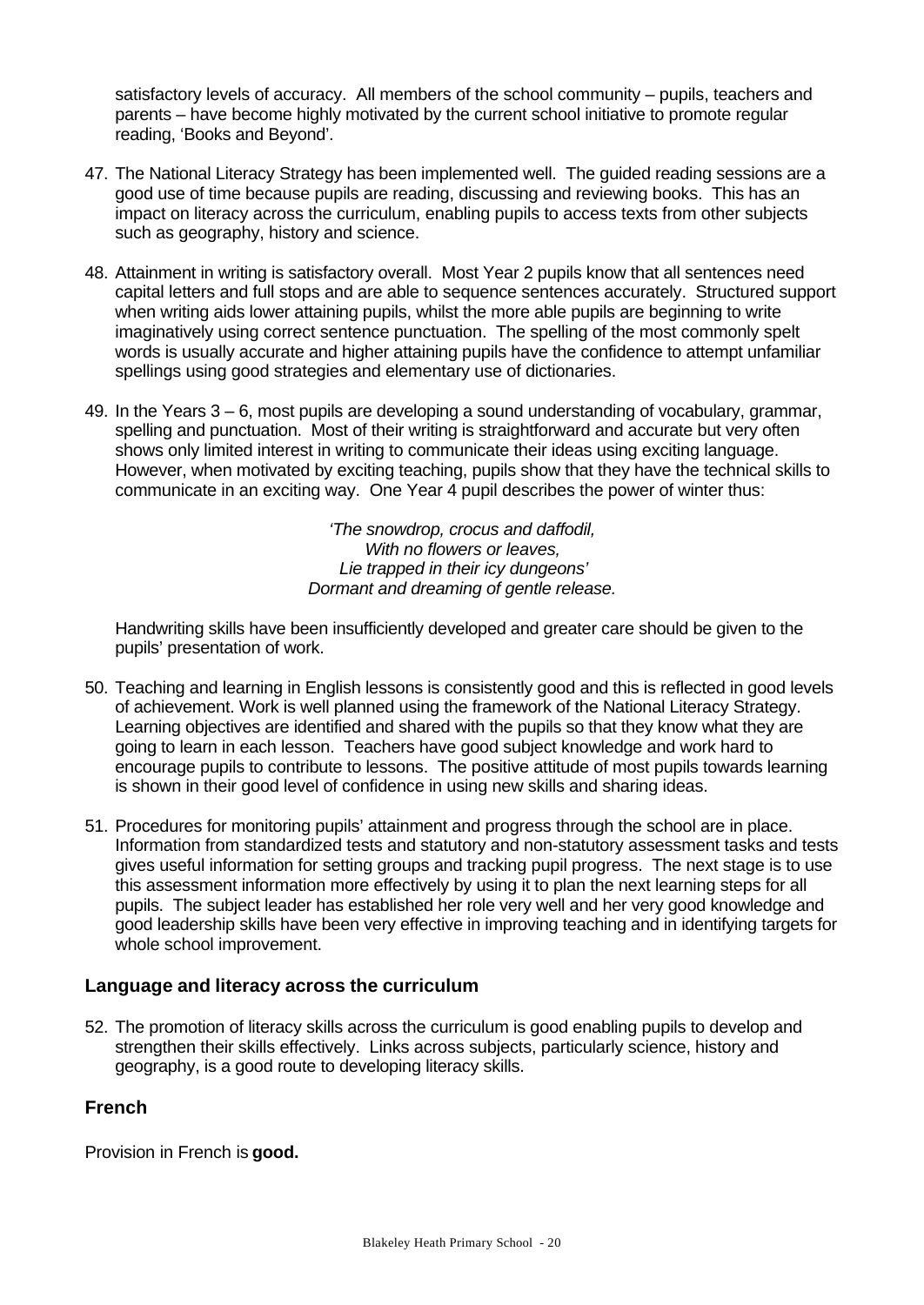- 53. French is taught to all pupils in Years 5 and 6. It is taught well and as a consequence the pupils achieve good standards. It is a worthwhile addition to the good curriculum and greatly enriches pupils' social and cultural development.
- 54. Pupils enjoy their weekly half-hour sessions and are eager to join in. They answer questions confidently, demonstrating good understanding of spoken French. Staff plan interesting activities which keep the lessons moving along at a good pace. Most of the sessions are oral but pupils do record, in picture and word form, some of the vocabulary learned. In a Year 5 lesson, pupils learned the days of the week and by the end of the lesson could competently ask each other 'c'est quel jour aujourd 'hui?' and reply 'aujourd 'hui c'est ……' To consolidate this learning they sang a 'days of the week' song with great enthusiasm. The French lessons culminate in a residential trip to France for Year 6 pupils.

## **MATHEMATICS**

Provision in mathematics is **satisfactory.**

#### *Main strengths and weaknesses*

- The good quality teaching pupils receive.
- The very good quality of subject leadership.
- The way that teachers track their pupils' achievements.

#### *Commentary*

- 55. The quality of teaching is good overall throughout the school. Where lessons are better, it is because all pupils are well challenged through the teachers questioning style and are engaged in a range of practical activities. Teachers encourage pupils to explain their methods for solving a problem and help them to recognise that there is often more than one way.
- 56. By the end of Year 2 in the 2003 National tests, the number of pupils attaining the nationally expected level 2 was well below average. By the end of Year 6, there was a similar picture, where a number of pupils attaining the nationally expected level 4 was also well below the national average. This was an unusual set of results when compared to the trends over time. In the past, pupils in the school have generally attained above the national average by the end of Years 2 and 6. Based on the work seen, discussion with pupils and observation of lessons during the inspection, standards are broadly in line with national expectations in Year 2 and in Year 6. This represents good progress over time for the current Year 6.
- 57. The recently appointed subject leader has analysed the test scores closely and identified areas that need addressing by the school. It was found that a number of Year 6 pupils narrowly failed to gain the expected level 4, while others had made suitable progress over time. In order to help pupils make good progress, a number of things have recently been put in place, such as greater adaptations to lesson plans, extra classroom help and the use of reinforcement programs on the computer.
- 58. There is a consistent approach to teaching across the school as a result of the good detailed planning. This follows the National Numeracy Strategy. Teachers relate well to pupils and are sensitive to their individual needs. They expect them to work and behave well. Homework is set in line with the school's policy. Lessons are well planned into three broad levels and take into consideration the needs of the less able child and the more able child. Higher attaining pupils are challenged well and achieve well. Additional support is planned for those children identified as having special educational needs and as a result they achieve as well as their classmates. There is no significant difference between the attainments of boys and of girls or between different groups of children.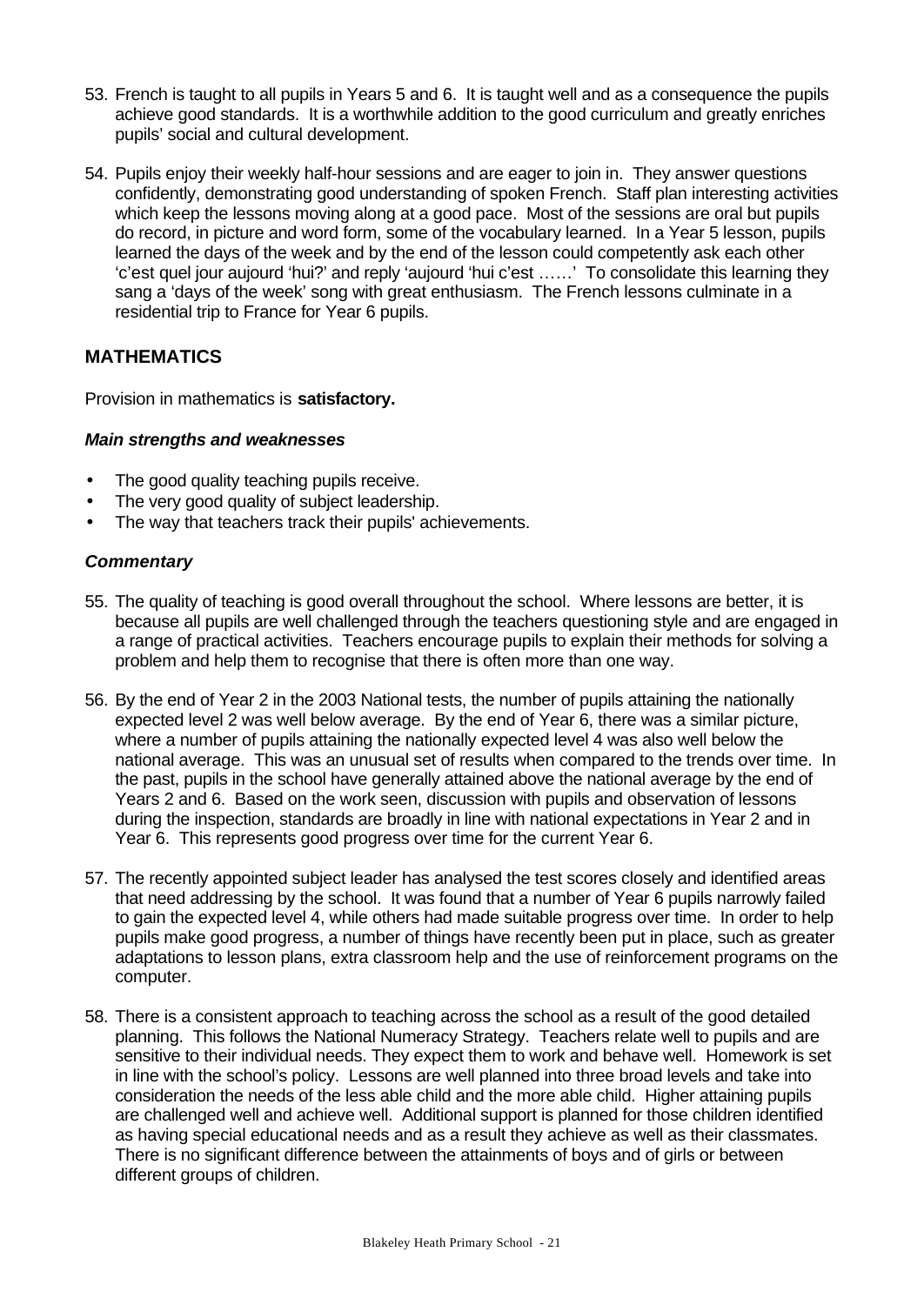- 59. Mathematics is currently a priority area in the school's desire to improve standards, as seen by the high number of displays in the school corridors. Good progress is being made in monitoring teaching and learning. The subject leader has recently put into place a number of measures to improve the rate of pupils' development. She has studied teachers' planning in detail and given clear written feedback to each year group on how they could plan for further improvement. She and the headteacher have observed lessons over the last year, and as a result there has been a good range of staff development courses arranged with the local education authority. This has included a school training day linking art and mathematics using two-dimensional shapes, as well as individual courses for a range of teachers and support staff. The subject leader has a good understanding of how to further develop mathematics and recognises that more investigative and problem solving work is required in a practical context in order to inspire and challenge the pupils.
- 60. There has been suitable progress since the last inspection. There is greater challenge for the higher attaining pupils and information from the assessment of pupils' yearly tests scores is now being used well. This has identified key areas that need to be improved through teaching. As a result, the whole school tackles an aspect through its weekly 'target tests'. This approach has been well received by pupils and teachers and has generated a feeling of excitement. Each class shares their overall progress on a display board in the main corridor, while individuals are able to monitor their improvement against their personal target.
- 61. Work is marked regularly and frequently has positive comments and reward stickers, however, there needs to be a clearer indication as to what a pupil must do to improve. The school plans to further develop its use of the information gained from tracking pupils and teachers' evaluation of their lessons. This will help them to recognise those pupils who are not performing as well as expected, and give extra help.

#### **Mathematics across the curriculum**

62. Links between mathematics and other subjects is satisfactory and increasing. There is some good use being made of information and communication technology to practice and develop basic skills, such as when Year 2 played a game against the clock to match digital time to the correct clock face. In Year 5 and Year 6, pupils are using a program to practice their basic skills and this is starting to help them recognise where they need extra help.

## **SCIENCE**

Provision in science is **good.**

#### *Main strengths and weaknesses*

- Standards in Year 6 are above average.
- The quality of teaching and learning is good. A significant amount is very good.
- The subject is very well managed and the curriculum is good

#### *Commentary*

- 63. Pupils attain average standards by the end of Year 2 and above average by the end of Year 6. Performance in the tasks in Year 2 varies from year to year according to the make up of the cohort. However results in national tests for Year 6 pupils are consistently above average. They are also above average for schools in similar contexts. A higher than average number of pupils attain at the higher Level 5. Considering the point at which pupils start, on admission to the school, this represents good achievement.
- 64. It is evident from a thorough scrutiny of pupils' work and from the small sample of lessons seen that teaching is of good quality. A number of lessons are very good. Teachers employ a good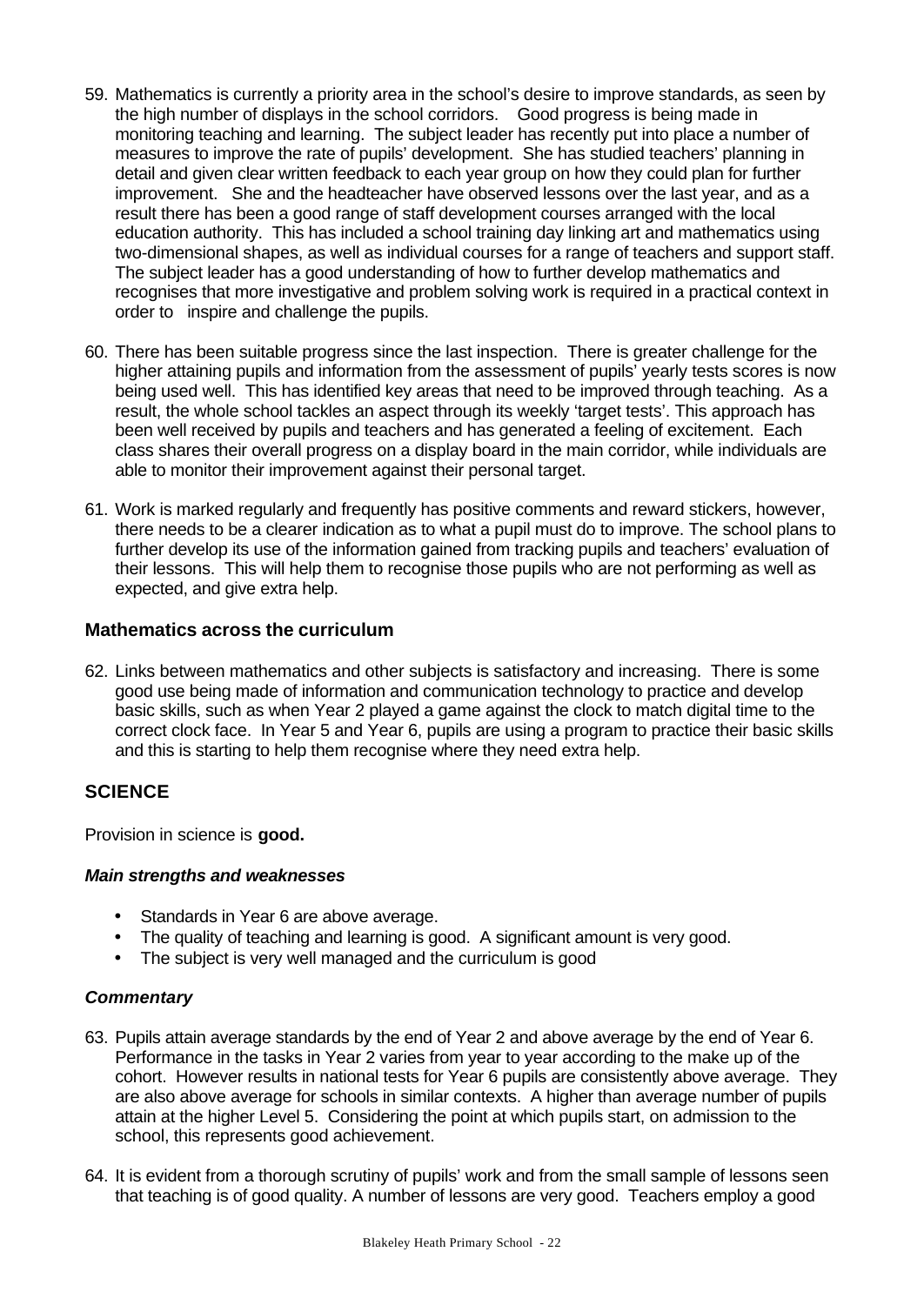range of teaching strategies to get their points across. For the most part pupils are actively involved experimenting and finding out. This considerably aids their learning. In a very good lesson in Year 6 pupils investigate what will happen when certain solids are mixed with water. They are challenged to plan and carry out their own investigations, ensuring that all tests must be fair. By this means very good learning takes place. Teachers have very high expectations of their pupils both in behaviour and performance. This they transmit to the pupils and it motivates them. All pupils are included very well in lessons. This works especially well when the teacher and teaching assistant work well as a team. This is particularly apparent in lessons when the assistant supports pupils' learning very effectively by questioning and discussion.

65. The subject manager who is very proactive keeps the curriculum under constant review. This has brought about a recent focus on improving standards by developing pupils' investigative skills. Training has also been arranged to guide teachers in accurately assessing work in terms of National Curriculum levels. She is supportive of her colleagues, liaises well with them and monitors planning. A regular review of pupils' completed work and conversations with pupils keeps her well informed about standards. At present the curriculum is based on nationally recommended guidelines but as a result of consultations with staff the school have amended these in order to match the needs of the pupils in this particular situation. Curriculum planning is sharply focussed on developing key skills and raising standards.

## **INFORMATION AND COMMUNICATION TECHNOLOGY (ICT)**

Provision for information and communication technology is **good**. This is an improvement since the last inspection.

#### *Main strengths and weaknesses*

- Teaching and learning in the subject is good and standards are rising.
- The breadth of opportunities including extra curricular activities provided for the pupils is good.
- Leadership of the subject is developing well.
- Assessment procedures and monitoring opportunities still need to be developed.

#### *Commentary*

66. Attainment is currently in line with expectations and pupils achieve satisfactorily, however the current good teaching and learning is ensuring that the achievement of all pupils is improving and standards are rising. The new ICT suite and computers in the classrooms are ensuring that all pupils have equal access to a broad and well-planned curriculum. In the reception class pupils have regular access to the classroom computers using programs to support their literacy and mathematical development. In Year 2 pupils can confidently edit a piece of text and amend mistakes. The teacher uses very good strategies to ensure that all levels of ability are catered for and that pupils support each other in their learning. Pupils in Year 4 can use text from the 'Ice Palace' story and replace adjectives to add excitement to the story and pupils in Year 5 are searching databases very effectively to support their work on the 'Victorians'. These pupils can describe in detail how to search the field and access information from a variety of websites to produce some interesting and individual work on their current project. By Year 6 pupils are presenting their work through the use of Powerpoint using titles and paragraphs and inserting pictures to enhance their work on *'Blakely Heath'.* Pupils can explain enthusiastically about designing spreadsheets to analyse their own test scores to find averages and present their findings in a variety of ways. There is clear evidence that pupils are given opportunities to evaluate their own work. For example Year 4 and Year 6 pupils complete a self-evaluation sheet and a questionnaire on which skills they think they have learned. In discussion with pupils in Years 2 and 6 it is clear they all enjoy their work and are learning new skills very quickly.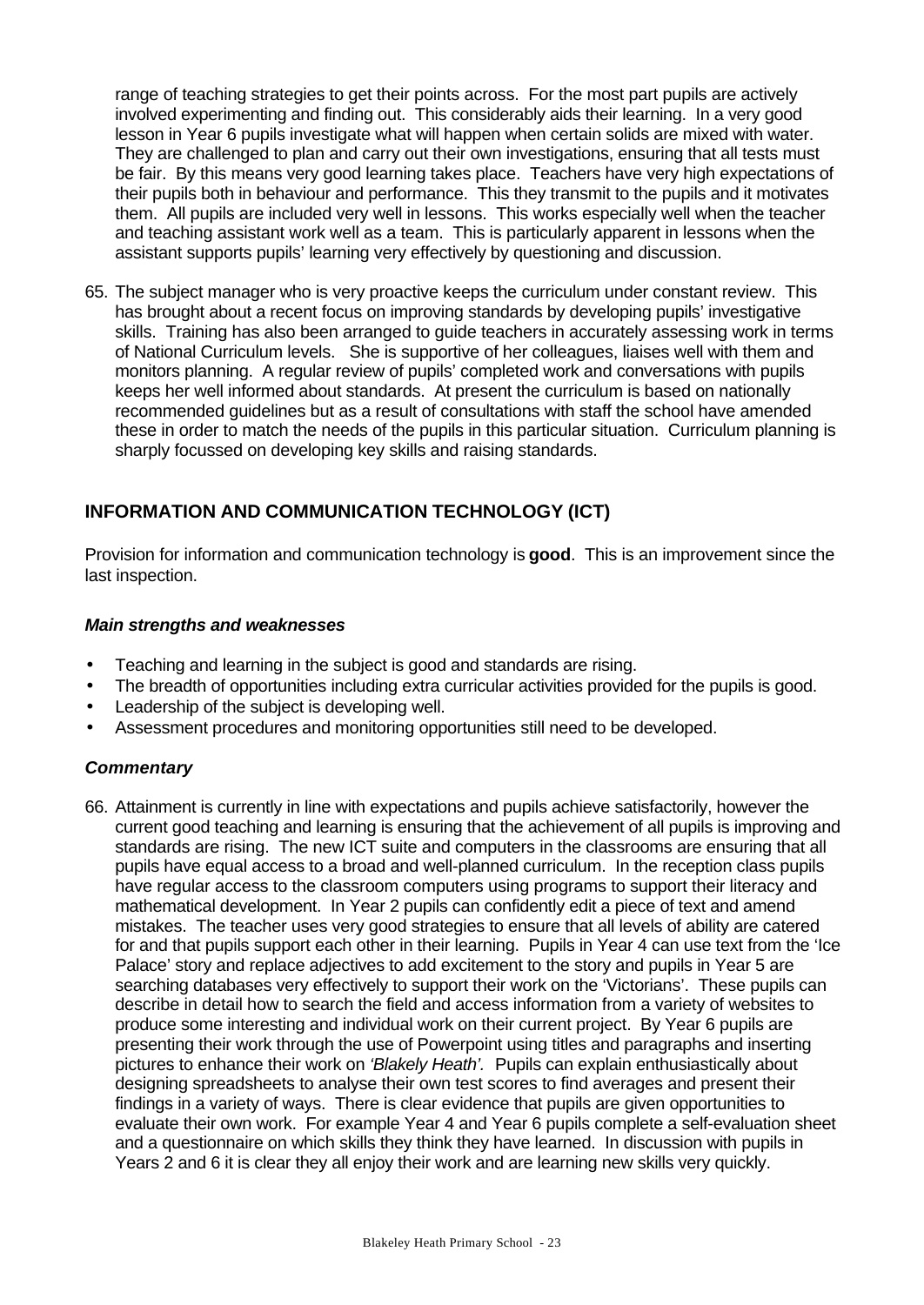- 67. The breadth of opportunities provided for pupils is good. The curriculum is planned well to ensure that all requirements of the National Curriculum are met and there is a high focus on the use of the Internet to enhance and support learning in the classroom such as the Victorian topic in Year 5 and pupils in Year 2 have learnt about other schools by accessing their websites. Pupils across the school e-mail each other and record presentations and work using a camcorder and digital cameras. Pupils in Year 6 are responsible for keeping the school website up to date and introducing such activities as the 'maths challenge' and 'pets corner' to the rest of the school.
- 68. The school has now introduced Success Maker which allows all pupils to improve their literacy and numeracy skills targeted at their own level. Pupils across the school work on these programs before school, after school and in their lunchtime. All pupils speak enthusiastically about how this has helped their confidence in learning.
- 69. Leadership of the subject is good. The co-ordinator has ensured that all planning is supported by a variety of published materials to improve teachers' confidence in the subject. There is a clear plan for future development including an increased number of computers and interactive whiteboards, enhancing the school website and using digital cameras to support teaching and learning further. The co-ordinator is now piloting a system for assessing pupils' progress and ensuring all areas of learning are covered sufficiently. Although planning is monitored regularly the co-ordinator hopes to have more opportunities in the future to monitor teaching and learning across the school.

## **Information and communication technology across the curriculum**

70. There has been a clear focus on providing sufficient software to support ICT across other areas of the curriculum. Observations of lessons, conversations with pupils and examples of work show that pupils have regular access to programs that support their learning across all subjects. This is particularly evident in literacy and numeracy through the use of Success Maker and in history, geography and science through the use of interesting and useful websites displayed on all classroom walls. All planning makes clear reference to the use of ICT across the curriculum.

## **HUMANITIES**

## **Religious education (RE)**

Provision in religious education is **good.**

#### *Main strengths and weaknesses*

- There are very good links with personal, social and health education and to pupils' spiritual, moral, social and cultural development.
- Pupils gain very good insights into the world's major religions.
- The subject is very well led and managed.

#### *Commentary*

71. There has been good improvement in religious education (RE) since the last inspection. The school places great emphasis on learning about other religions, and how other people live their lives. It is a very important part of the school's philosophy on including and valuing everyone in school. Thus, RE is very well linked to other areas of school life. For example, it supports the very good quality acts of collective worship which take place daily. Teachers also plan very good links with personal, social and citizenship topics, which enhance pupils' learning considerably. As a consequence of the good teaching, the vast majority of pupils reach standards which are at least in line with the expectations of the locally agreed syllabus.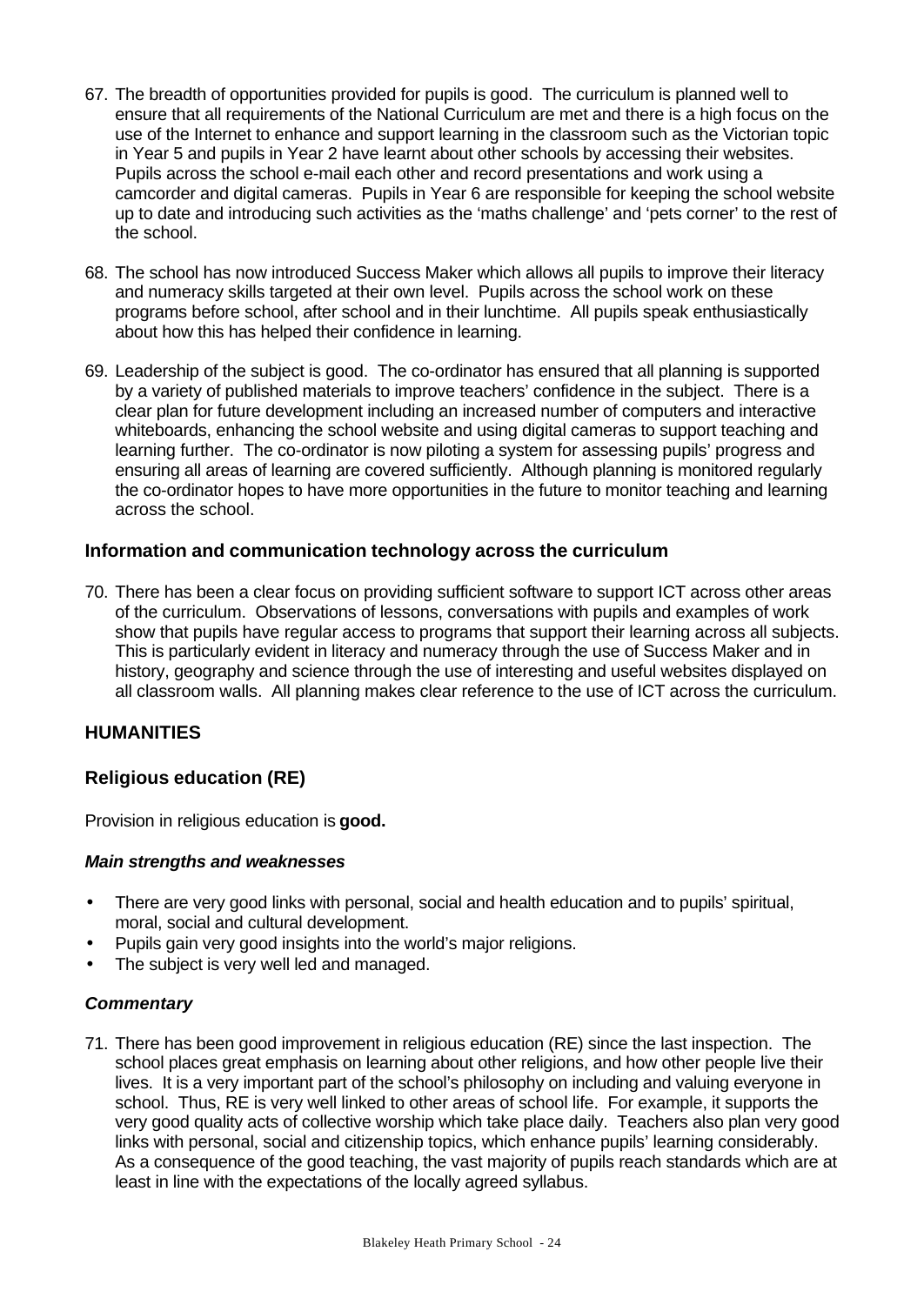- 72. Pupils respond very well in lessons and enjoy the activities that the teachers plan for them. For example in a Year 4 lesson, pupils enjoyed role playing, in groups, the story of the Good Samaritan. The teacher's high expectations that the pupils would work hard and behave well meant that all pupils achieved very well. They shared their ideas very sensibly and discussed the moral of the story with good understanding. The meaning came home to them very successfully when the teacher used a 'hot seat' to enable pupils to question the 'Good Samaritan'. Pupils study major world religions and learn to respect and value other peoples' customs and traditions. For example, in a good Year 3 lesson, pupils extended their knowledge of the 5K's of Sikhism by developing a bank of questions to ask the Sikh visitor coming to their class the following week. They became very interested in the customs and artefacts associated with Sikhism and prepared sensible and probing questions to extend their understanding.
- 73. The subject is very well led and managed. The leader is new to the post but has already achieved a great deal. She has introduced new sections into the planning. These involve role play and drama to create an atmosphere and to enhance pupils' learning. There is a good long term overview map of topics based on the locally agreed syllabus. Wherever possible, these are connected to other subjects and create good links. This enhances pupils' learning. Resources are good and successfully support the current curriculum.

## **Geography and history**

- 74. Work was sampled in **history and geography**, with only one lesson of history being observed. There is good evidence from work in books and discussions with pupils that provision in both subjects is satisfactory.
- 75. In both history and geography the work is made interesting by the use of local resources and visits to nearby sites. From a scrutiny of pupils' work, from collections of photographs and from the colourful and stimulating displays relating to these subjects around the school, it is clear that there is careful planning by teachers to develop pupils' skills in English in many of their historical and geographical projects. For example, work in geography on Africa was illuminated by pupils' writing of poetry. Year 6 pupils are very proud of their local studies projects in history which encourage both a range of writing as well as the involvement of entire families in bringing the history of Wombourne alive. A Year 5 class studying the Victorians in history were enthused and informed by the clever use of role play by the teacher.
- 76. The subject managers are both enthusiastic and informed advocates for their subjects. Schemes of work have been drawn up which are useful tools for all the teachers when planning for these subjects and they allow teachers to plan lessons in good detail and ensure that pupils' knowledge, skills and understanding are built on steadily. A good range of resources for both geography and history has been collected and these are used thoughtfully to raise standards of teaching and learning. Both subject managers monitor the planning of their subjects and support other teachers with their preparations for their lessons. Useful frameworks for assessment in both subjects have been drawn up but they have yet to be implemented across the school in geography.

## **CREATIVE, AESTHETIC, PRACTICAL AND PHYSICAL SUBJECTS**

## **Art and Design**

77. In **art and design** only one lesson was observed in Year 6 in which the teaching and learning was very good. The enthusiasm and knowledge of the teachers ensures that all pupils can make a mask using their own designs. They can confidently discuss and put into practice alternative methods to ensure a successful outcome. It is evident from reviewing teachers' planning and scrutinising wall displays and portfolios that provision in this subject is good. Art is linked successfully into topic themes such as 'The Egyptians' and 'Greek Myths'. Pupils use sketch books to develop their drawing skills and there is a clear progression of these from Year 3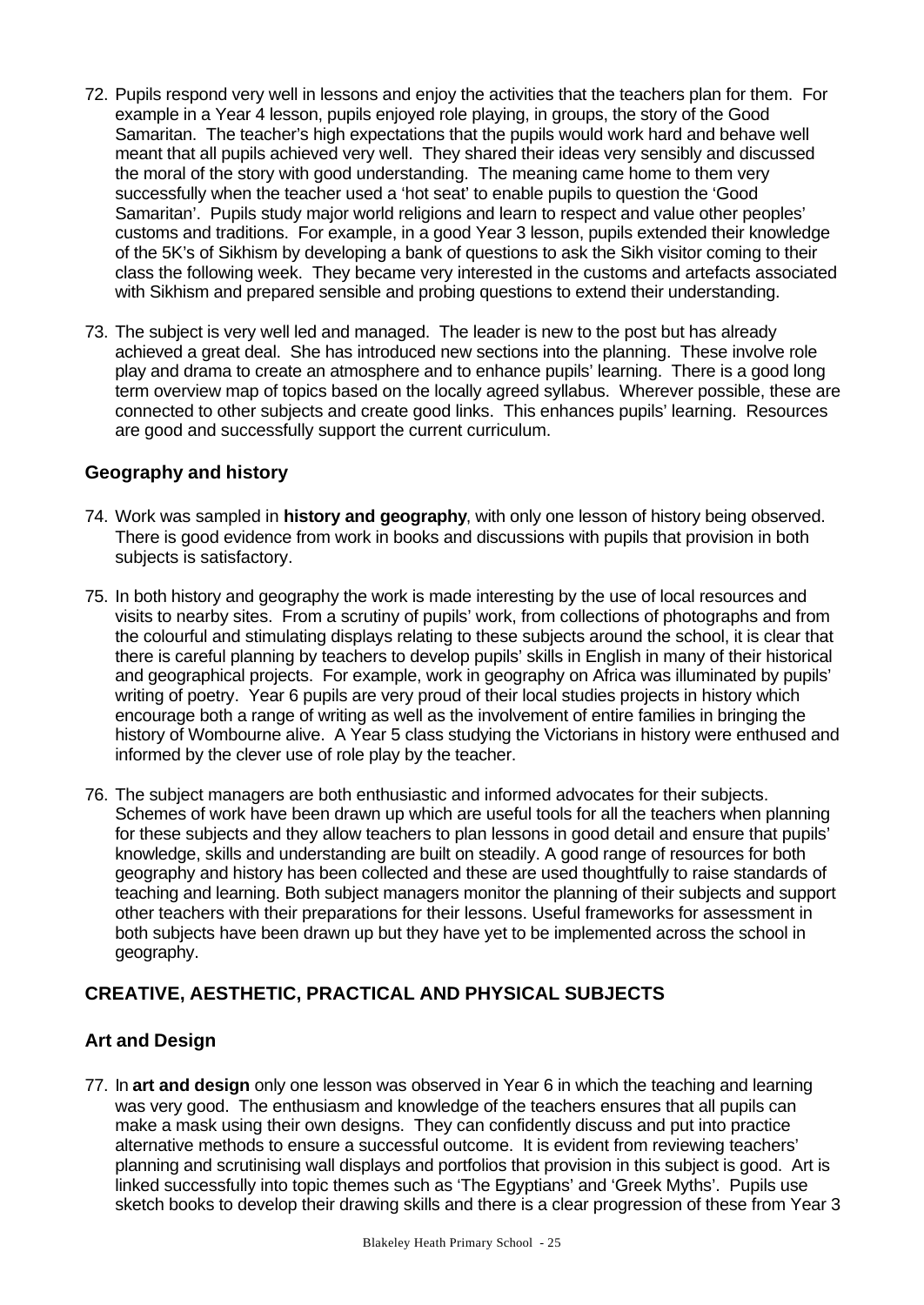through to Year 6. Skills are taught progressively and pupils have good opportunities to explore a wide range of media. Attractive art displays around the school considerably enhance the environment.

## **Design and Technology**

- 78. Only one lesson was observed, however, it is evident from reviewing the teachers' planning documents and scrutiny of wall displays and pupils completed work that provision is satisfactory and that there has been an improvement since the last inspection. The curriculum is based on national guidelines and shows clear progression of skills. However, based on standards of work seen, the recently improved plans have not yet had the time to have a positive impact on the upper school.
- 79. Pupils are developing their understanding of the design cycle from a systematic approach to identifying needs, designing, making and reviewing. The subject leader has ensured that there is a clear focus on health and safety issues and pupils and staff analyse the potential risks at the start of each lessons. The newly appointed co-ordinator has started to review the provision of design and technology and has reorganised the resources well. As a result, she is aware that there are insufficient resources to support the curriculum at the upper end of school, such as, tools for working with wood and construction kits. This is a similar picture to that of the last inspection.

## **Music**

80. Only one lesson was observed but it is clear from planning and talking with pupils that **music** plays a very important part in the life of the school. It is used particularly well to set the mood for worship time, where pupils sing tunefully. Singing throughout the school is of a high standard. Provision for music is enhanced by a specialist teacher who takes lessons in some year groups. It is also considerably enhanced by a number of extracurricular opportunities such as brass, woodwind and strings tuition. Pupils also have the opportunity to sing in the school's very successful choir. The subject is very well led. Planning covers all the requirements of the National Curriculum and the subject leader has developed a very good assessment scheme for the subject which is easy to use and gives clear information.

## **Physical education**

81. Only two **physical education** lessons were observed. However, it is evident that teachers plan their lessons very carefully, have a good range of tasks for the pupils and know exactly what they want them to achieve. Lessons are planned with good regard to health and safety and pupils understand the benefits to health of regular exercise. Good levels of enthusiasm are evident in pupils' attitudes. They are very keen to attend the very wide range of sports activities that are provided for them after school. These enhance the physical education curriculum and provide opportunities for those pupils who show promise to develop their skills. Sports and games are prominent in the life of the school and are very popular with the pupils. The new subject leader is very enthusiastic and has good plans to ensure the continued status of the subject.

## **PERSONAL, SOCIAL AND HEALTH EDUCATION AND CITIZENSHIP**

## **Personal, social and health education and citizenship**

Provision for personal, social, health education and citizenship is **satisfactory**

82. Personal, social, health education and citizenship, as subjects within the curriculum, are at a very early stage of development. There are no policies yet but schemes of work are being developed. The newly appointed subject leader has started to review the provision within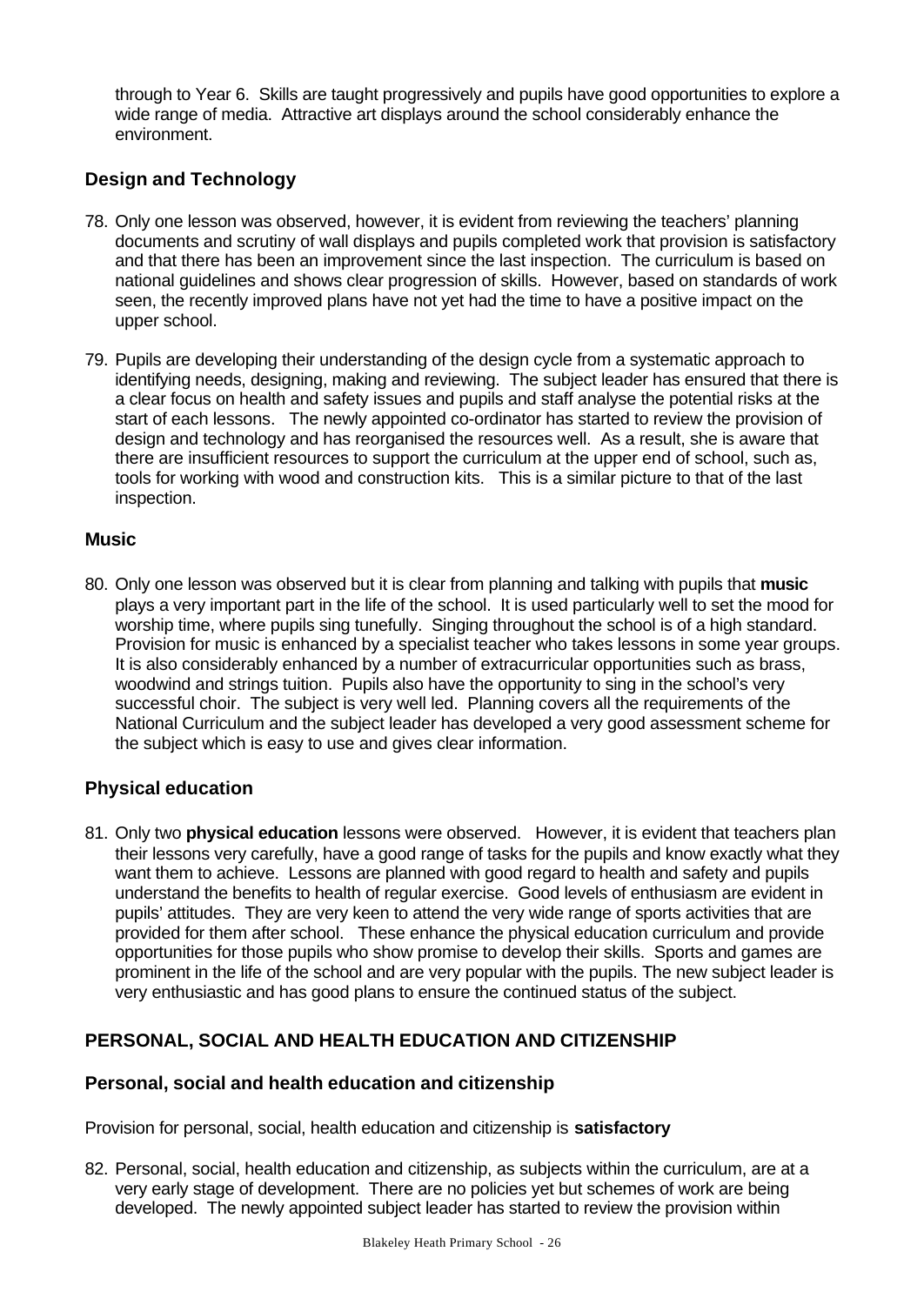existing subject areas such as RE and science. It is her intention to use this information to identify areas that are under-represented and address it through a new scheme of work linking citizenship to personal health and social education. Teachers use Circle Time<sup>1</sup> to discuss issues.

83. Pupils contribute to the life of the class and school. Older pupils can be seen taking care of younger pupils in and around school. Displays in school show the fund raising events the pupils have taken part in, such as, Red Nose Day and the NSPCC. Classroom rules are discussed and agreed each year and pupils generally follow these rules. Pupils understand the difference between right and wrong. Each year the school receives a visit from the *Life Education* Centre. The annual programme builds upon the pupils' previous experience and encourages them to make healthy choices. This forms part of the school's drug awareness programme.

l

 $1$  Circle Time: in these sessions, pupils sit in a circle and, through agreed rules, have the opportunity to speak and listen to each other talking about issues which touch them all.